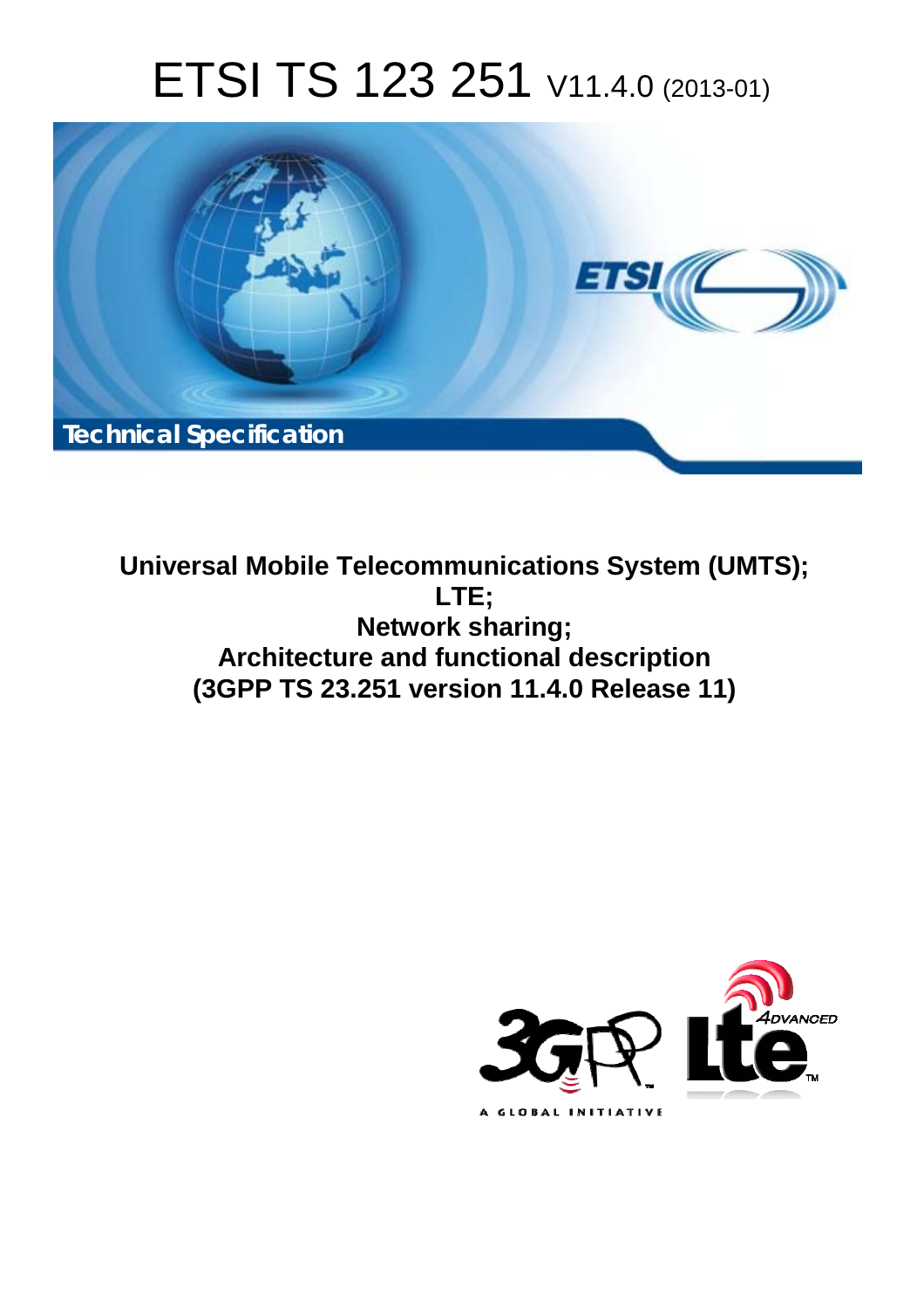Reference RTS/TSGS-0223251vb40

> Keywords LTE,UMTS

#### *ETSI*

#### 650 Route des Lucioles F-06921 Sophia Antipolis Cedex - FRANCE

Tel.: +33 4 92 94 42 00 Fax: +33 4 93 65 47 16

Siret N° 348 623 562 00017 - NAF 742 C Association à but non lucratif enregistrée à la Sous-Préfecture de Grasse (06) N° 7803/88

#### *Important notice*

Individual copies of the present document can be downloaded from: [http://www.etsi.org](http://www.etsi.org/)

The present document may be made available in more than one electronic version or in print. In any case of existing or perceived difference in contents between such versions, the reference version is the Portable Document Format (PDF). In case of dispute, the reference shall be the printing on ETSI printers of the PDF version kept on a specific network drive within ETSI Secretariat.

Users of the present document should be aware that the document may be subject to revision or change of status. Information on the current status of this and other ETSI documents is available at <http://portal.etsi.org/tb/status/status.asp>

If you find errors in the present document, please send your comment to one of the following services: [http://portal.etsi.org/chaircor/ETSI\\_support.asp](http://portal.etsi.org/chaircor/ETSI_support.asp)

#### *Copyright Notification*

No part may be reproduced except as authorized by written permission. The copyright and the foregoing restriction extend to reproduction in all media.

> © European Telecommunications Standards Institute 2013. All rights reserved.

DECT<sup>™</sup>, PLUGTESTS<sup>™</sup>, UMTS<sup>™</sup> and the ETSI logo are Trade Marks of ETSI registered for the benefit of its Members. **3GPP**TM and **LTE**™ are Trade Marks of ETSI registered for the benefit of its Members and of the 3GPP Organizational Partners.

**GSM**® and the GSM logo are Trade Marks registered and owned by the GSM Association.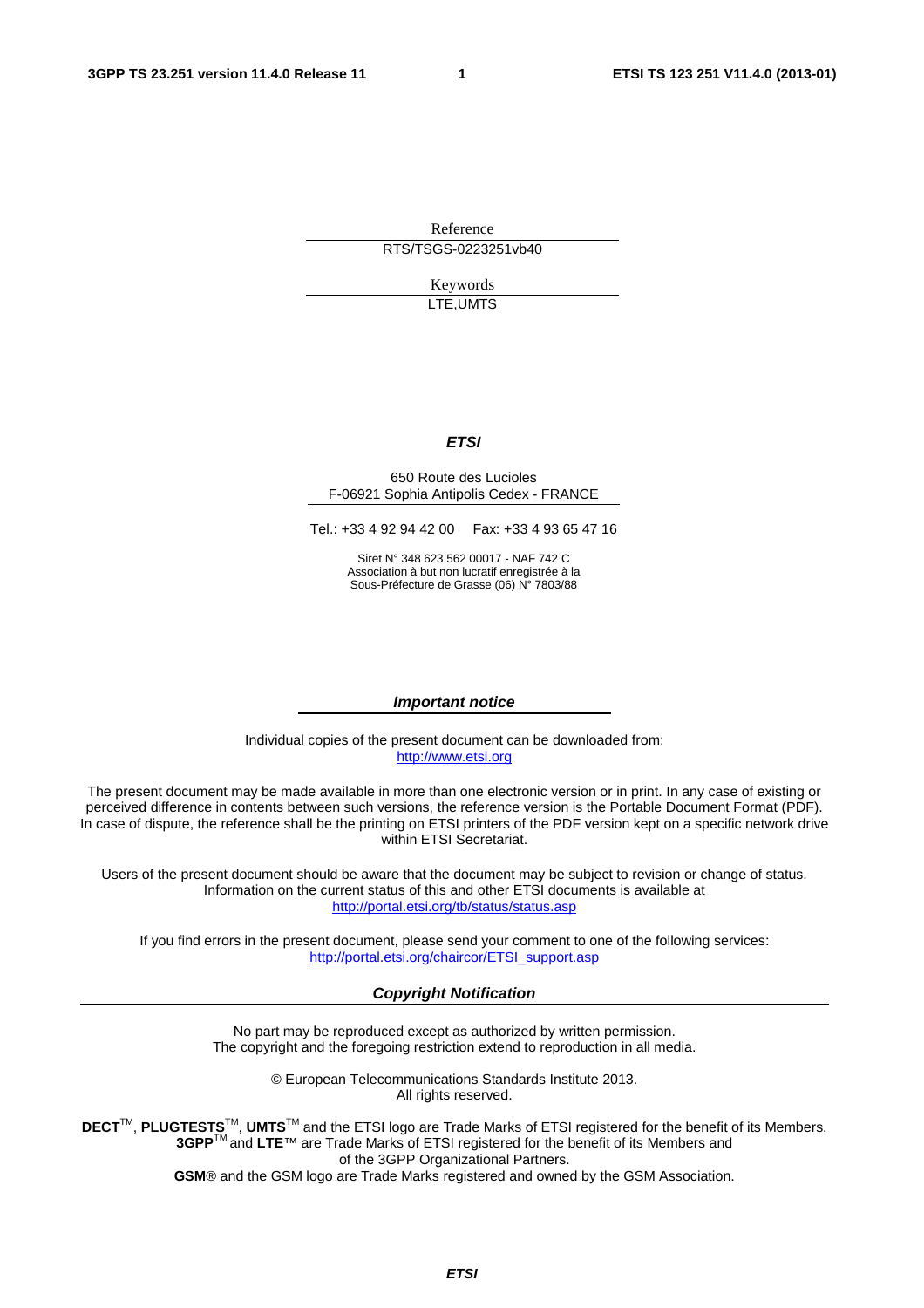# Intellectual Property Rights

IPRs essential or potentially essential to the present document may have been declared to ETSI. The information pertaining to these essential IPRs, if any, is publicly available for **ETSI members and non-members**, and can be found in ETSI SR 000 314: *"Intellectual Property Rights (IPRs); Essential, or potentially Essential, IPRs notified to ETSI in respect of ETSI standards"*, which is available from the ETSI Secretariat. Latest updates are available on the ETSI Web server [\(http://ipr.etsi.org](http://webapp.etsi.org/IPR/home.asp)).

Pursuant to the ETSI IPR Policy, no investigation, including IPR searches, has been carried out by ETSI. No guarantee can be given as to the existence of other IPRs not referenced in ETSI SR 000 314 (or the updates on the ETSI Web server) which are, or may be, or may become, essential to the present document.

# Foreword

This Technical Specification (TS) has been produced by ETSI 3rd Generation Partnership Project (3GPP).

The present document may refer to technical specifications or reports using their 3GPP identities, UMTS identities or GSM identities. These should be interpreted as being references to the corresponding ETSI deliverables.

The cross reference between GSM, UMTS, 3GPP and ETSI identities can be found under [http://webapp.etsi.org/key/queryform.asp.](http://webapp.etsi.org/key/queryform.asp)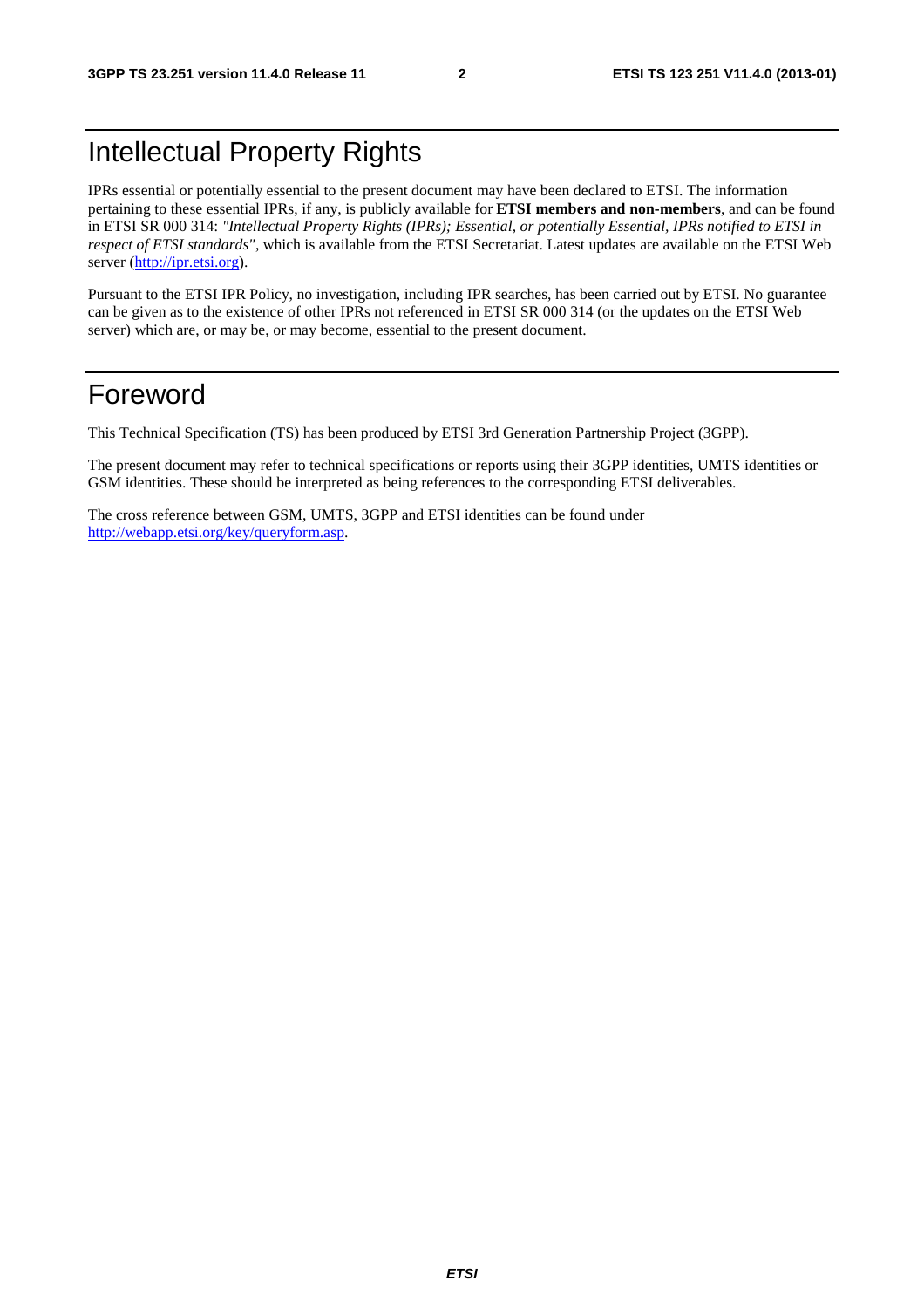$\overline{\mathbf{3}}$ 

# Contents

| 1                  |                                                                                         |  |  |  |  |  |  |  |  |  |  |
|--------------------|-----------------------------------------------------------------------------------------|--|--|--|--|--|--|--|--|--|--|
| 2                  |                                                                                         |  |  |  |  |  |  |  |  |  |  |
| 3                  |                                                                                         |  |  |  |  |  |  |  |  |  |  |
| 3.1                |                                                                                         |  |  |  |  |  |  |  |  |  |  |
| 3.2                |                                                                                         |  |  |  |  |  |  |  |  |  |  |
| 3.3                |                                                                                         |  |  |  |  |  |  |  |  |  |  |
| 4                  |                                                                                         |  |  |  |  |  |  |  |  |  |  |
| 4.1                |                                                                                         |  |  |  |  |  |  |  |  |  |  |
| 4.2                |                                                                                         |  |  |  |  |  |  |  |  |  |  |
| 4.2.1              |                                                                                         |  |  |  |  |  |  |  |  |  |  |
| 4.2.2              |                                                                                         |  |  |  |  |  |  |  |  |  |  |
| 4.2.3              |                                                                                         |  |  |  |  |  |  |  |  |  |  |
| 4.2.3.1            |                                                                                         |  |  |  |  |  |  |  |  |  |  |
| 4.2.3.2            |                                                                                         |  |  |  |  |  |  |  |  |  |  |
| 4.2.4              |                                                                                         |  |  |  |  |  |  |  |  |  |  |
| 4.2.5              |                                                                                         |  |  |  |  |  |  |  |  |  |  |
| 4.2.5a             |                                                                                         |  |  |  |  |  |  |  |  |  |  |
| 4.2.5.1<br>4.2.5.2 |                                                                                         |  |  |  |  |  |  |  |  |  |  |
| 4.2.6              |                                                                                         |  |  |  |  |  |  |  |  |  |  |
| 4.3                |                                                                                         |  |  |  |  |  |  |  |  |  |  |
| 4.4                |                                                                                         |  |  |  |  |  |  |  |  |  |  |
| 4.5                |                                                                                         |  |  |  |  |  |  |  |  |  |  |
| 4.6                |                                                                                         |  |  |  |  |  |  |  |  |  |  |
| 4.7                |                                                                                         |  |  |  |  |  |  |  |  |  |  |
|                    |                                                                                         |  |  |  |  |  |  |  |  |  |  |
| 5<br>5.1           |                                                                                         |  |  |  |  |  |  |  |  |  |  |
| 5.2                |                                                                                         |  |  |  |  |  |  |  |  |  |  |
| 5.2a               |                                                                                         |  |  |  |  |  |  |  |  |  |  |
| 5.2 <sub>b</sub>   |                                                                                         |  |  |  |  |  |  |  |  |  |  |
| 5.3                |                                                                                         |  |  |  |  |  |  |  |  |  |  |
| 5.4                |                                                                                         |  |  |  |  |  |  |  |  |  |  |
| 5.5                |                                                                                         |  |  |  |  |  |  |  |  |  |  |
| 6                  |                                                                                         |  |  |  |  |  |  |  |  |  |  |
| 7                  |                                                                                         |  |  |  |  |  |  |  |  |  |  |
| 7.1                |                                                                                         |  |  |  |  |  |  |  |  |  |  |
| 7.1.2              |                                                                                         |  |  |  |  |  |  |  |  |  |  |
| 7.1.3              |                                                                                         |  |  |  |  |  |  |  |  |  |  |
| 7.1.4              |                                                                                         |  |  |  |  |  |  |  |  |  |  |
| 7.1.4.1            |                                                                                         |  |  |  |  |  |  |  |  |  |  |
| 7.1.4.2            |                                                                                         |  |  |  |  |  |  |  |  |  |  |
| 7.1.5              |                                                                                         |  |  |  |  |  |  |  |  |  |  |
| 7.1.5.1            |                                                                                         |  |  |  |  |  |  |  |  |  |  |
| 7.1.5.2            |                                                                                         |  |  |  |  |  |  |  |  |  |  |
|                    |                                                                                         |  |  |  |  |  |  |  |  |  |  |
|                    | Network Resource Indicator (NRI) allocation examples30<br><b>Annex A (informative):</b> |  |  |  |  |  |  |  |  |  |  |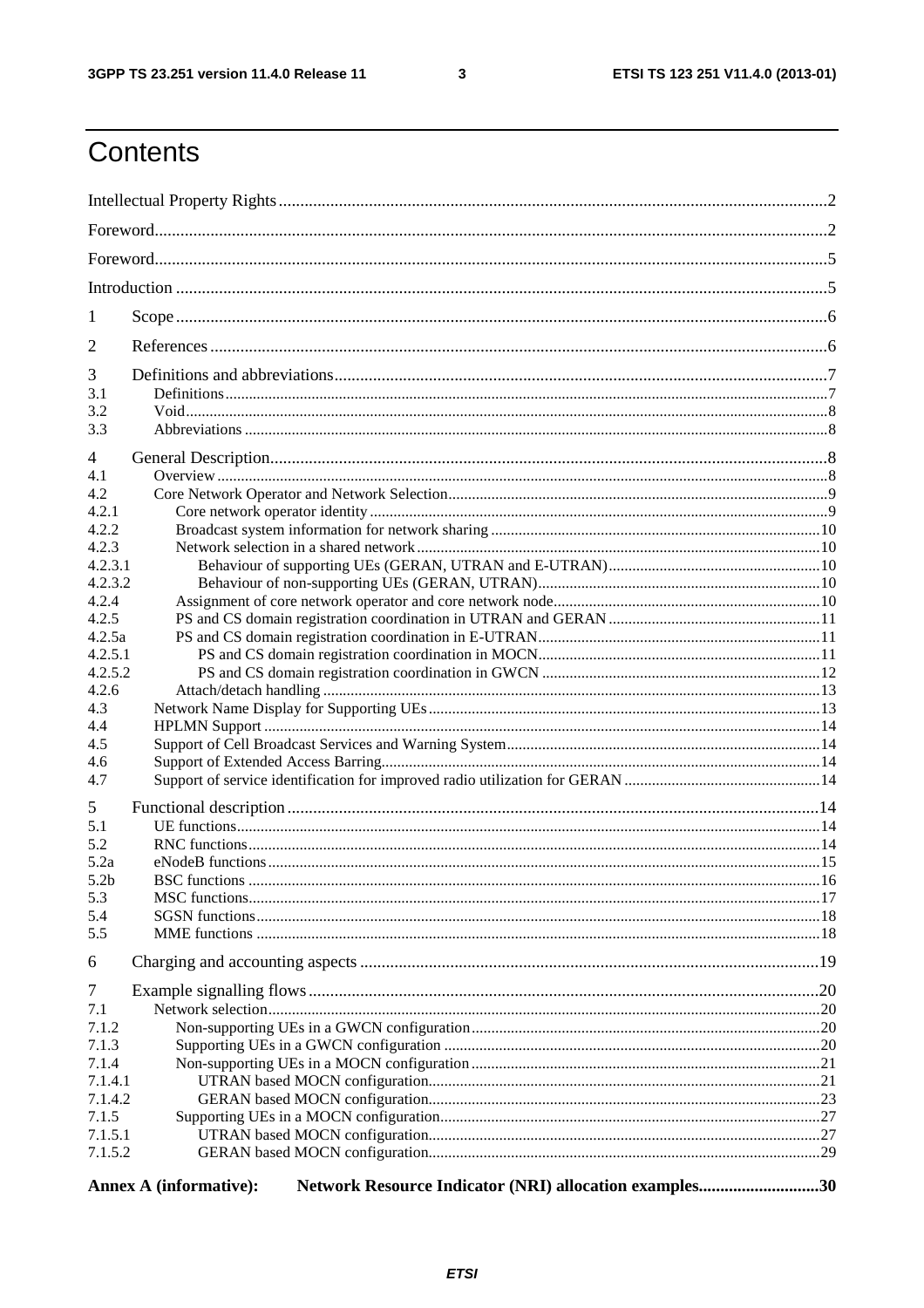$\overline{\mathbf{4}}$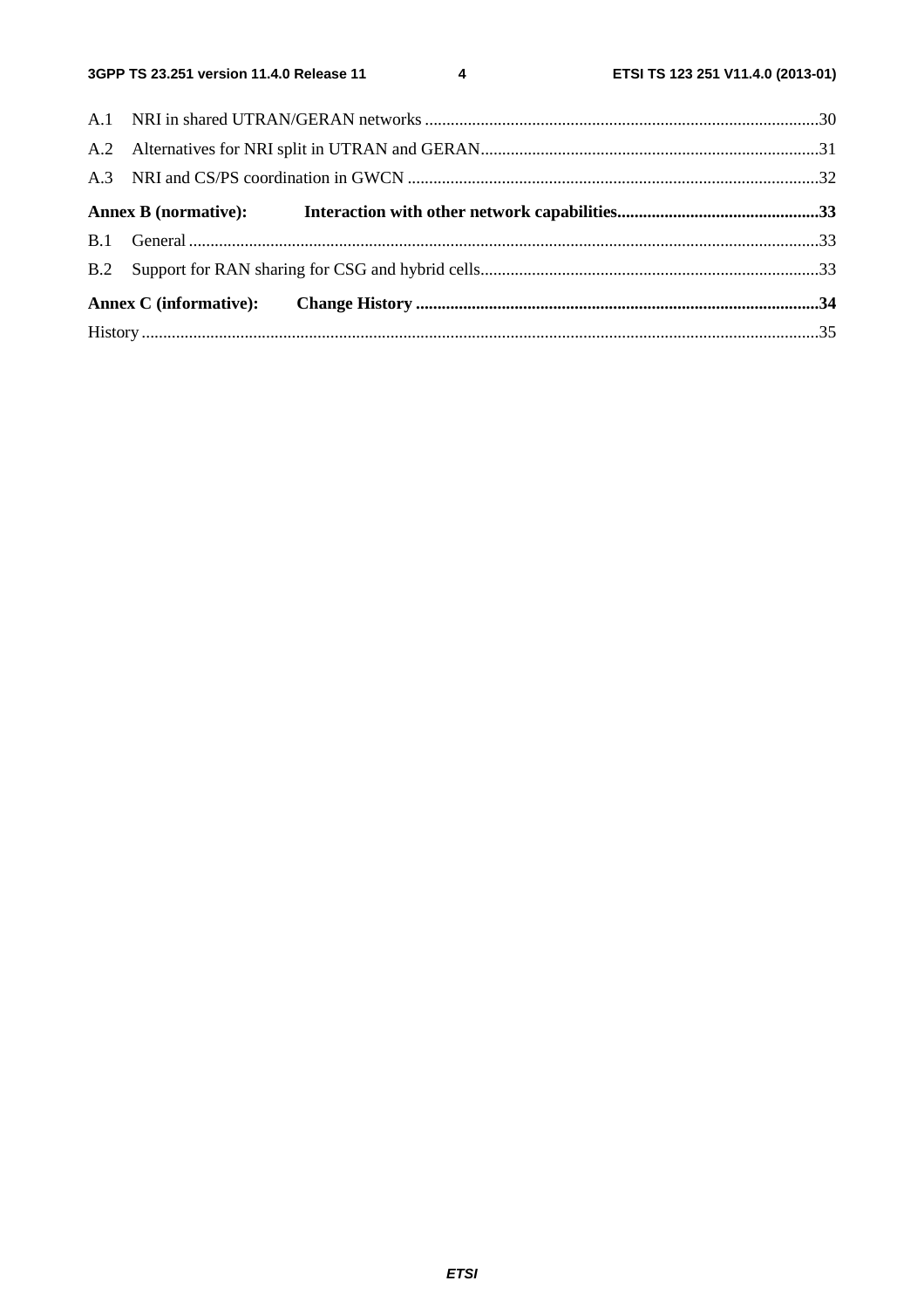### Foreword

This Technical Specification has been produced by the 3rd Generation Partnership Project (3GPP).

The contents of the present document are subject to continuing work within the TSG and may change following formal TSG approval. Should the TSG modify the contents of the present document, it will be re-released by the TSG with an identifying change of release date and an increase in version number as follows:

Version x.y.z

where:

- x the first digit:
	- 1 presented to TSG for information;
	- 2 presented to TSG for approval;
	- 3 or greater indicates TSG approved document under change control.
- y the second digit is incremented for all changes of substance, i.e. technical enhancements, corrections, updates, etc.
- z the third digit is incremented when editorial only changes have been incorporated in the document.

### Introduction

Network sharing is a way for operators to share the heavy deployment costs for mobile networks, especially in the rollout phase. In the current mobile telephony marketplace, functionality that enables various forms of network sharing is becoming more and more important. These aspects have not really been addressed before Release 6 in 3GPP UTRAN based access networks, before Release 8 in 3GPP E-UTRAN based access networks and before Release 10 in 3GPP GERAN based access networks, although there has been functionality that supports a very basic type of network sharing since the Release 5 versions of the 3GPP specifications.

To cope with 3GPP pre-Release 6 UTRAN UEs and with non supporting 3GPP GERAN UEs, this specification describes extra functionality for MSCs, SGSNs, BSCs and RNCs in order to provide network sharing functionality to "non-supporting UEs".

In this Release of the specifications, all UTRAN and E-UTRAN capable UEs are required to support the UTRAN and E-UTRAN network sharing requirements. Hence the E-UTRAN and MMEs (which were introduced in 3GPP Release 8) do not need functionality to handle "non-supporting UEs".

Scenarios and user requirements are described in TR 22.951 [1], while the current document presents the stage 2 details and descriptions of how these requirements are supported in a 3GPP GERAN, UTRAN and/or E-UTRAN based network.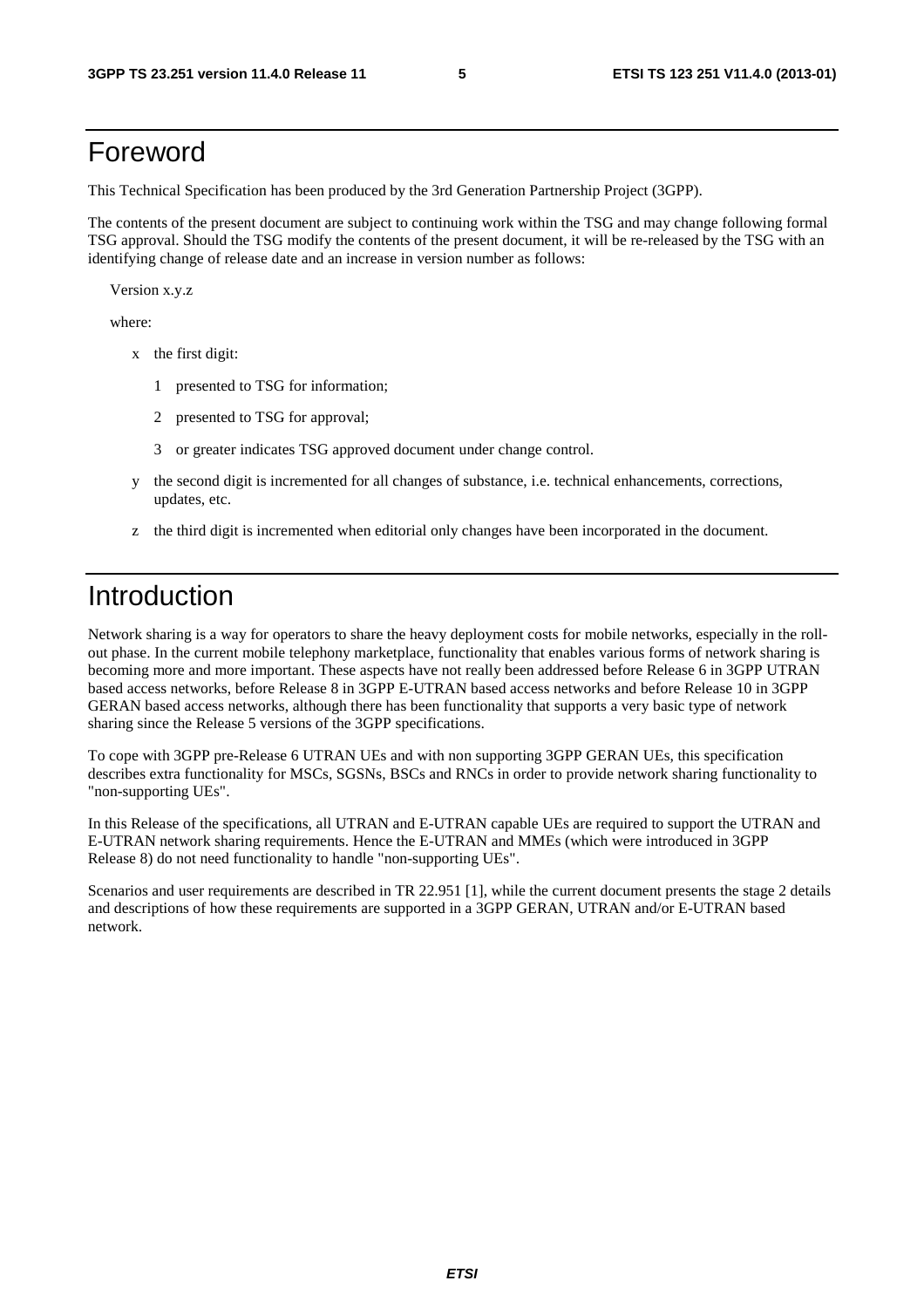### 1 Scope

The present document covers the details of Network Sharing for GERAN, UTRAN and E-UTRAN. It shows how several core network operators can share one radio access network and details the impacts on the network architecture. All UEs shall comply with existing requirements, among them PLMN selection and system information reception. The present document also defines requirements for network-sharing supporting UEs.

### 2 References

The following documents contain provisions which, through reference in this text, constitute provisions of the present document.

- References are either specific (identified by date of publication, edition number, version number, etc.) or non-specific.
- For a specific reference, subsequent revisions do not apply.
- For a non-specific reference, the latest version applies. In the case of a reference to a 3GPP document (including a GSM document), a non-specific reference implicitly refers to the latest version of that document *in the same Release as the present document*.
- [1] 3GPP TR 22.951: "Service Aspects and Requirements for Network Sharing".
- [2] 3GPP TR 21.905: "Vocabulary for 3GPP Specifications".
- [3] 3GPP TS 25.331: "RRC Protocol Specification".
- [4] 3GPP TS 23.122: "NAS Functions related to Mobile Station (MS) in idle mode".
- [5] 3GPP TS 32.250: "Telecommunication management; Charging management; Circuit Switched (CS) domain charging".
- [6] 3GPP TS 32.251: "Telecommunication management; Charging management; Packet Switched (PS) domain charging".
- [7] 3GPP TS 24.008: "Mobile radio interface Layer 3 specification; Core network protocols; Stage 3".
- [8] 3GPP TS 23.236: "Intra-domain connection of Radio Access Network (RAN) nodes to multiple Core Network (CN) nodes".
- [9] 3GPP TS 23.401: "Technical Specification Group Services and System Aspects; GPRS enhancements for E-UTRAN access".
- [10] 3GPP TS 36.300: "Evolved Universal Terrestrial Radio Access (E-UTRA) and Evolved Universal Terrestrial Radio Access (E-UTRAN); Overall description; Stage 2".
- [11] 3GPP TS 36.331: "Evolved Universal Terrestrial Radio Access (E-UTRA); Radio Resource Control (RRC); Protocol specification".
- [12] 3GPP TS 24.301: "Non-Access-Stratum (NAS) protocol for Evolved Packet System (EPS); Stage 3".
- [13] 3GPP TS 25.413: "UTRAN Iu interface, Radio Access Network Application Part (RANAP) signalling".
- [14] 3GPP TS 36.413: "Evolved Universal Terrestrial Radio Access Network (E-UTRAN); S1 Application Protocol (S1AP)".
- [15] 3GPP TS 23.272: "Circuit Switched (CS) fallback in Evolved Packet System (EPS); Stage 2".
- [16] 3GPP TS 44.018: "Radio Resource Control RRC Protocol Specification".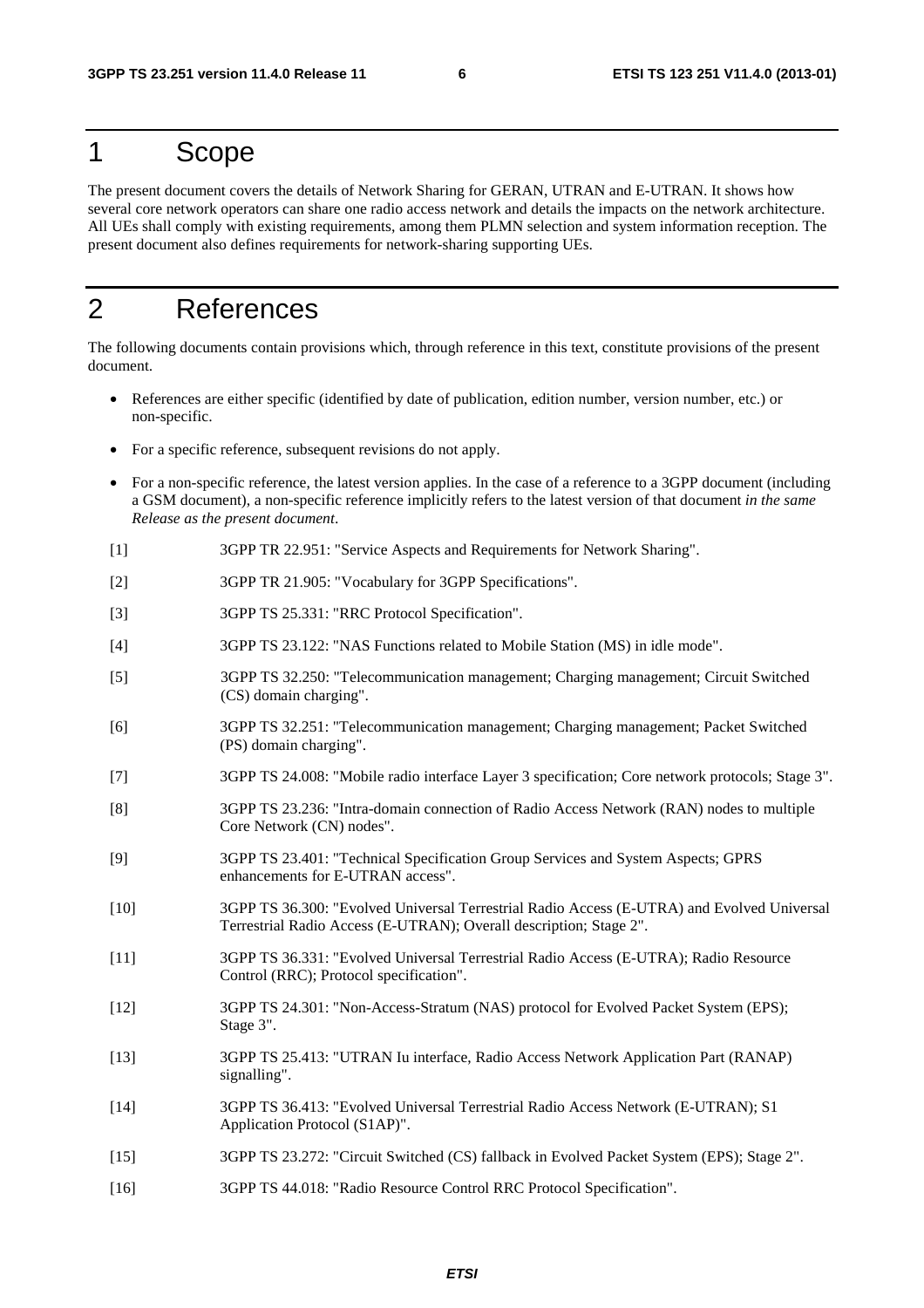- [17] 3GPP TS 25.467: "UTRAN architecture for 3G Home Node B (HNB); Stage 2".
- [18] 3GPP TS 22.042: "Network Identity and Time Zone (NITZ); Service description; Stage 1".
- [19] 3GPP TS 44.064: "General Packet Radio Service (GPRS); Mobile Station Serving GPRS Support Node (MS SGSN) Logical Link Control (LLC) layer specification".
- [20] 3GPP TS 23.041: "Technical realization of Cell Broadcast Service (CBS)".
- [21] 3GPP TS 29.280: "3GPP Sv interface (MME to MSC, and SGSN to MSC) for SRVCC".
- [22] 3GPP TS 23.060: "General Packet Radio Service (GPRS); Service description; Stage 2".
- [23] 3GPP TS 22.011: "Service Accessibility".
- [24] 3GPP TS 48.018: "General Packet Radio Service (GPRS); Base Station System (BSS) Serving GPRS Support Node (SGSN); BSS GPRS Protocol (BSSGP)".
- [25] 3GPP TS 48.008: "Mobile-services Switching Centre Base Station System (MSC BSS) interface; Layer 3 specification".
- [26] 3GPP TS 29.018: "General Packet Radio Service (GPRS); Serving GPRS Support Node (SGSN) Visitors Location Register (VLR); Gs interface layer 3 specification".
- [27] 3GPP TS 29.118: "Mobility Management Entity (MME) Visitor Location Register (VLR) SGs interface specification".

# 3 Definitions and abbreviations

### 3.1 Definitions

For the purposes of the present document, the following terms and definition below apply. Terms and definitions not defined below can be found in TR 21.905 [2].

**Conventional network:** A PLMN consisting of radio access network and core network, by which only one serving operator provides services to its subscriber. Subscribers of other operators may receive services by national or international roaming.

**Common PLMN:** The PLMN-id indicated in the system broadcast information as defined for conventional networks, which non-supporting UEs understand as the serving operator.

**Core network operator:** An operator that provides services to subscribers as one of multiple serving operators that share at least a radio access network. Each core network operator may provide services to subscriber of other operators by national or international roaming.

**Gateway Core Network**: A network sharing configuration in which parts of the core network (MSCs/SGSNs/MMEs) are also shared.

**Multi-Operator Core Network**: A network-sharing configuration in which only the RAN is shared.

**Non-supporting UE:** A UE that does not support network sharing in the sense that it ignores the additional broadcast system information that is specific for network sharing for 3GPP UTRAN and GERAN. In other specifications, the term "network sharing non-supporting UE" may be used.

**Supporting UE:** A UE that supports network sharing in the sense that it is able to select a core network operator as the serving operator within a shared network. In other specifications, the term "network sharing supporting UE" may be used.

**Anchor PLMN:** With regard to SRVCC from CS to PS, this Anchor PLMN points to the PS domain operator in which the voice media is anchored in Access Transfer Gateway as part of the SRVCC procedure.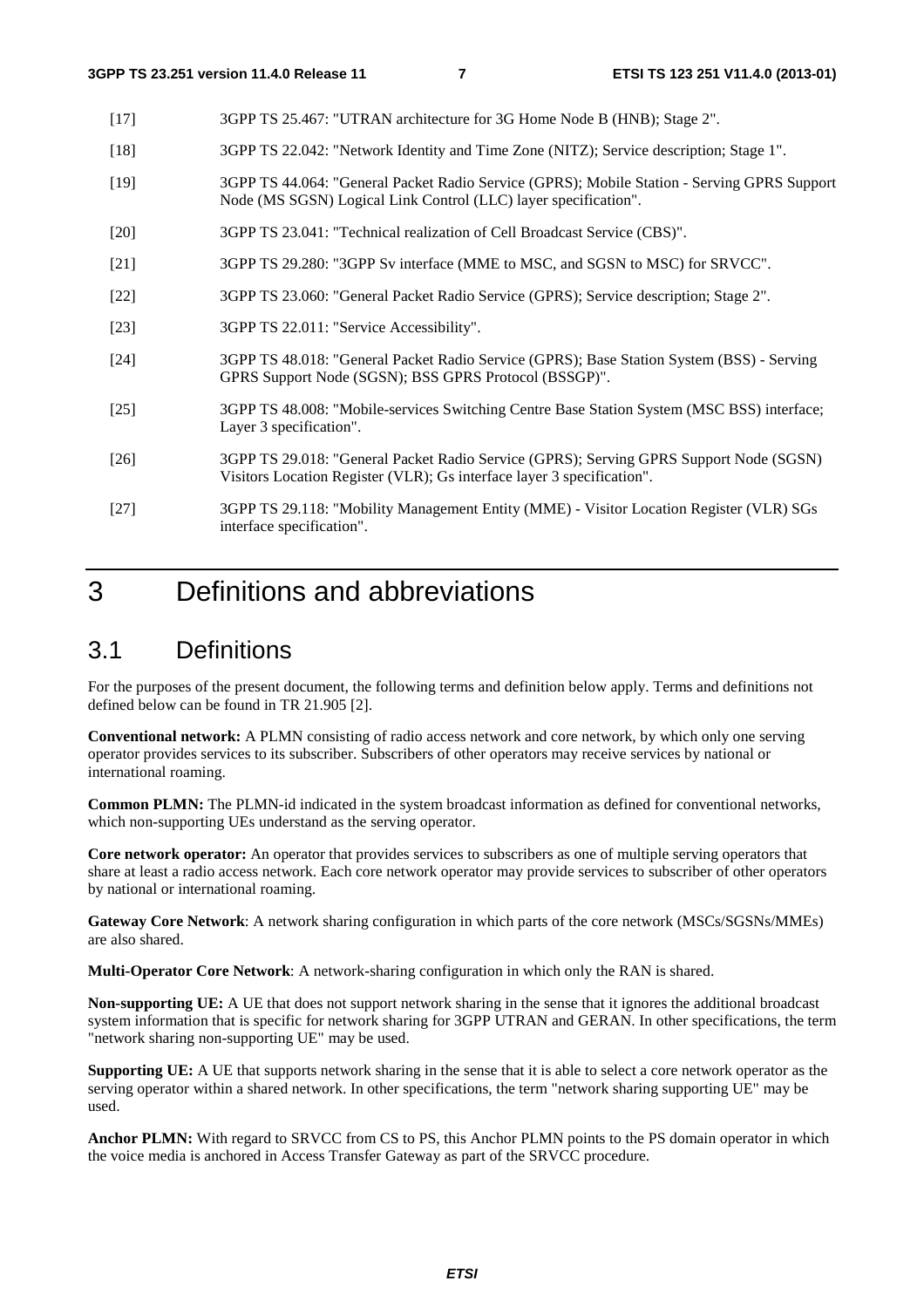### 3.2 Void

### 3.3 Abbreviations

For the purposes of the present document, the abbreviations given in TR 21.905 [2] and the following apply. An abbreviation defined in the present document takes precedence over the definition of the same abbreviation, if any, in TR 21.905 [2].

| <b>Base Station Controller</b>                     |
|----------------------------------------------------|
| Core Network                                       |
| Evolved Universal Terrestrial Radio Access Network |
| <b>E-UTRAN NodeB</b>                               |
| <b>GSM</b> Service Control Function                |
| <b>GSM/EDGE Radio Access Network</b>               |
| Globally Unique Temporary Identity                 |
| Gateway Core Network                               |
| Home Location Register                             |
| Home Subscriber Server                             |
| Mobile Country Code                                |
| <b>Mobility Management Entity</b>                  |
| Mobile Network Code                                |
| Multi-Operator Core Network                        |
| Mobile Switching Centre                            |
| Network Identity and Time Zone                     |
| <b>Public Land Mobile Network</b>                  |
| Radio Network Controller                           |
| Serving GPRS Support Node                          |
| Temporary Mobile Subscriber Identity               |
| User Equipment                                     |
| Universal Terrestrial Radio Access Network         |
| Visitor Location Register                          |
|                                                    |

# 4 General Description

### 4.1 Overview

A network sharing architecture shall allow different core network operators to connect to a shared radio access network. The operators do not only share the radio network elements, but may also share the radio resources themselves. In addition to this shared radio access network the operators may or may not have additional dedicated radio access networks, like for example, 2G radio access networks. There are two identified architectures to be supported by network sharing. They are shown in the figures below.

In both architectures, the radio access network is shared. Figure 1 below shows reference architecture for network sharing in which also MSCs and SGSNs are shared. This configuration will be referred to as a Gateway Core Network (GWCN) configuration.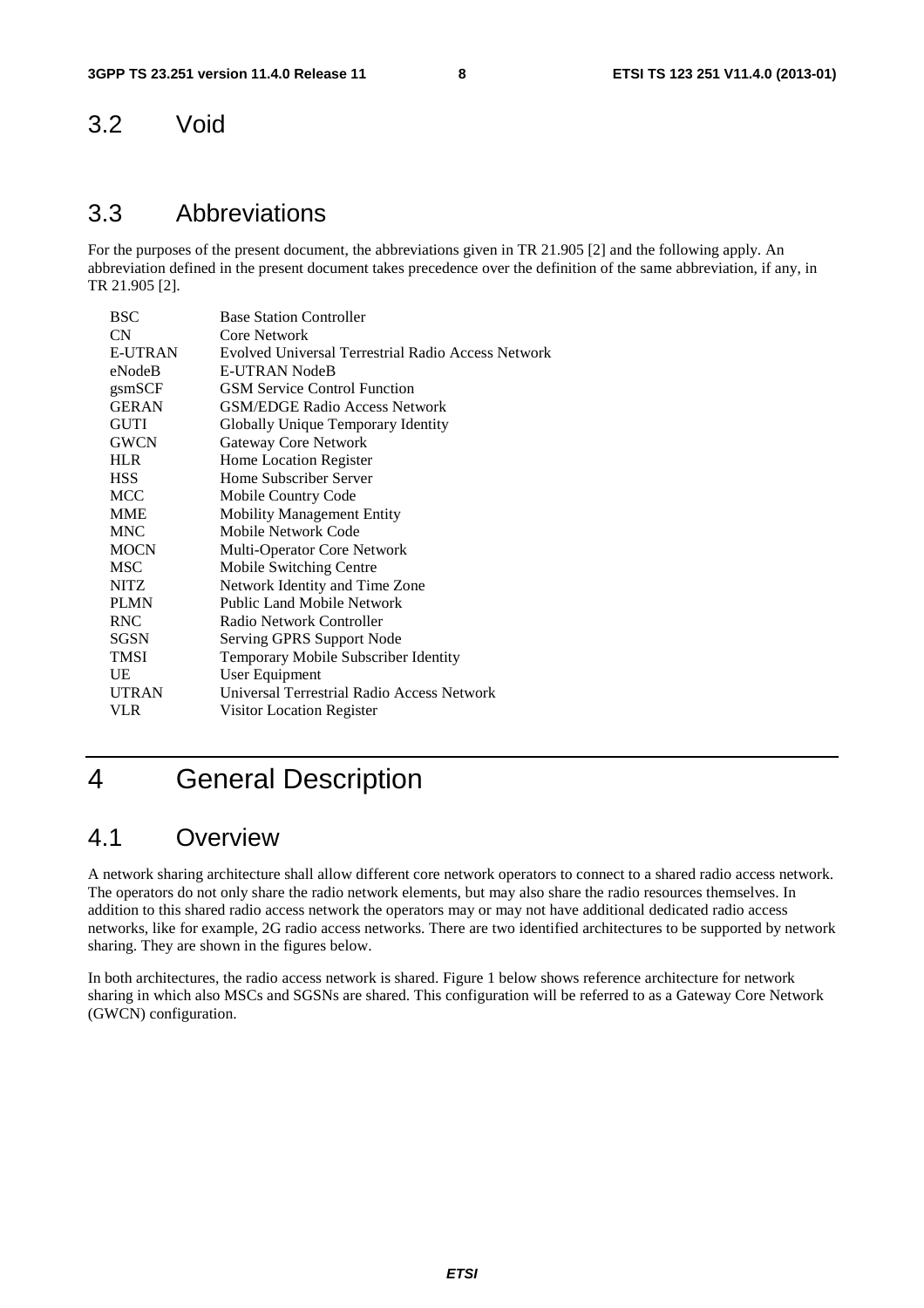

#### **Figure 1: A Gateway Core Network (GWCN) configuration for network sharing. Besides shared radio access network nodes, the core network operators also share core network nodes**

Figure 2 below shows the reference architecture for network sharing in which only the radio access network is shared, the Multi-Operator Core Network (MOCN) configuration.



#### **Figure 2: A Multi-Operator Core Network (MOCN) in which multiple CN nodes are connected to the same RNC and the CN nodes are operated by different operators**

The UE behaviour in both of these configurations shall be the same. No information concerning the configuration of a shared network shall be indicated to the UE.

For the Evolved Packet System, only the PS domain of the above figures is relevant. For E-UTRAN access Figures 1 and 2 both apply but with the MME replacing the SGSN, the eNodeB replacing the RNC, and the S1 reference point replacing the Iu interface.

For GERAN access, both GWCN and MOCN are applicable but with the BSC replacing the RNC and the A/Gb-Interfaces replacing the Iu interface.

### 4.2 Core Network Operator and Network Selection

Network sharing is an agreement between operators and shall be transparent to the user. This implies that a supporting UE needs to be able to discriminate between core network operators available in a shared radio access network and that these operators can be handled in the same way as operators in non-shared networks.

#### 4.2.1 Core network operator identity

A core network operator is identified by a PLMN-id (MCC+MNC).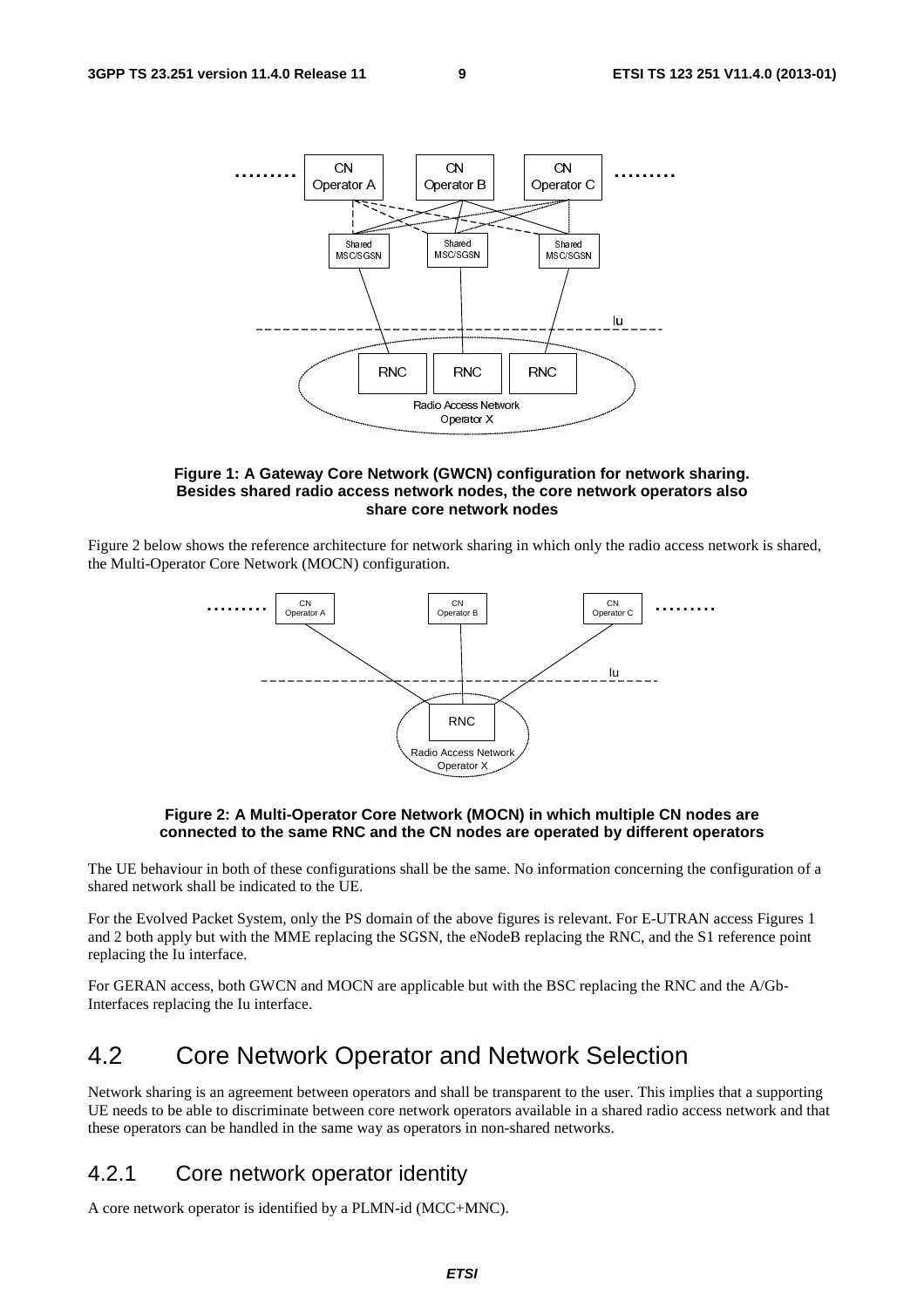#### 4.2.2 Broadcast system information for network sharing

Each cell in shared radio access network shall in the broadcast system information include information concerning available core network operators in the shared network. The available core network operators shall be the same for all cells of a Location Area in a shared UTRAN or GERAN network. The available core network operators shall be the same for all cells of a Tracking Area in a shared E-UTRAN network. A supporting UE decodes the broadcast system information and takes the information concerning available core network operators into account in network and cell (re- )selection procedures. Broadcast system information is specified in TS 44.018 [16] for GERAN, TS 25.331 [3] for UTRAN and TS 36.331 [11] for E-UTRAN.

#### 4.2.3 Network selection in a shared network

#### 4.2.3.1 Behaviour of supporting UEs (GERAN, UTRAN and E-UTRAN)

In some sharing scenarios, the sharing operators require the UTRAN/GERAN to broadcast, to non-supporting UEs, a PLMN ID that does not identify any of the sharing core network operators. In this case, it is necessary that a supporting UE does not select this "common PLMN ID".

In other sharing scenarios, the sharing operators may want the PLMN broadcast to non-supporting UEs to be selectable by supporting UEs.

A supporting UE decodes the broadcast system information to determine available core network operators in the shared network. The UE regards both the core network operators indicated in the broadcast system information and conventional networks as individual networks. The core network operators together with all conventional networks are candidate PLMNs for the PLMN selection procedure that shall be performed by the UE as specified in TS 23.122 [4].

In GERAN and UTRAN, non-supporting UEs use the broadcast "common PLMN-id" in their PLMN (re)selection processes.

In UTRAN, supporting UEs shall use the PLMN-ids that are broadcast in the Multiple PLMN ID List information element in their PLMN (re)selection processes. UTRAN AS signalling permits the Multiple PLMN ID List to indicate to supporting UEs whether to include or exclude the MCC+MNC of the "common PLMN-id" in their network (re)selection processes.

For supporting UEs, GERAN provides equivalent functionality to UTRAN.

For E-UTRAN, the UE uses all of the broadcast PLMN-ids in its PLMN (re)selection processes.

#### 4.2.3.2 Behaviour of non-supporting UEs (GERAN, UTRAN)

Non-supporting UEs ignore the broadcast system information that is relevant for network sharing. The common PLMN together with all conventional networks are candidate PLMNs for the PLMN selection procedure that shall be performed by the UE as specified in TS 23.122 [4].

It is recommended for the network and the UE to support the Network Identity part of the Network Identity and Time Zone (NITZ) feature (see TS 22.042 [18]) for providing the UE with the name of the serving PLMN operator.

#### 4.2.4 Assignment of core network operator and core network node

When a UE performs an initial access to a shared network, one of available CN operators shall be selected to serve the UE. For non-supporting UEs, the shared network selects an operator from the available CN operators. For supporting UEs, the selection of core network operator by the UE shall be respected by the network. Supporting UEs inform the BSC/RNC/eNodeB of the network identity of the chosen core network operator.

In a UTRAN GWCN configuration, the RNC relays the chosen network identity to the shared core network node (in UTRAN MOCN, the RNC indicates that the UE is a "supporting UE" by relaying the chosen network identity to the core network node). To permit GWCN operation, in E-UTRAN, the eNodeB always relays the chosen network identity to the shared MME. In a GERAN GWCN configuration, the BSC relays the chosen network identity to the core network node (in GERAN MOCN, the BSC indicates that the UE is a "supporting UE" by relaying the chosen network identity to the core network node).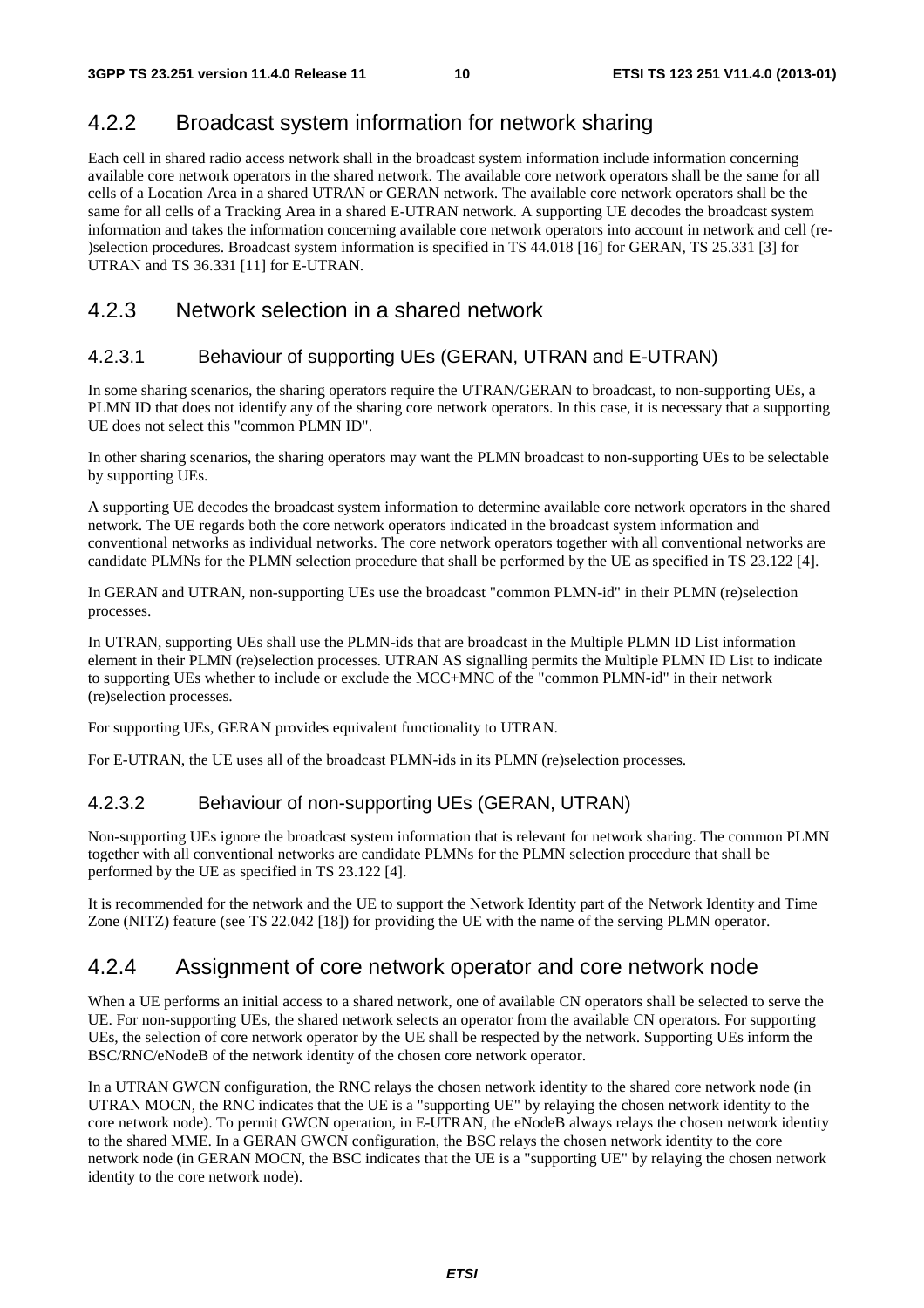In a MOCN configuration, the RAN routes the UE's initial access to the shared network to one of the available CN nodes. Supporting UEs shall inform the RAN of the chosen core network operator so that the RAN can route correctly. For non-supporting UEs the shared network selects an operator from the available CN operators. A redirection to another CN operator may be required for non-supporting UEs until an operator is found that can serve the UE. Redirection is described in clause 7.1.4.

After initial access to the shared network the UE does not change to another available CN operator as long as the selected CN operator is available to serve the UE's location. Only the network selection procedures specified in TS 23.122 [4] may cause a reselection of another available CN operator. Also the network does not move the UE to another available CN operator, e.g. by handover, as long as the selected CN operator is available to serve the UE's location. Furthermore the UE does not change to another CN node as long as the selected CN node is available to serve the UE's location.

In GERAN and UTRAN, when the network signals location/routing area identities to supporting UEs, e.g. in location updating accept messages, these identities shall contain the chosen core network operator identity. For non-supporting UEs, they shall contain the common PLMN. The UE stores the received LAI/RAI on the SIM/USIM, as already specified in TS 24.008 [7].

In E-UTRAN, the chosen core network operator identity is included in the GUTI in e.g. the Attach Accept message. The UE shall store the received GUTI on the USIM according to the rules specified in TS 24.301 [12].

#### 4.2.5 PS and CS domain registration coordination in UTRAN and GERAN

In conventional networks, the same CN operator always serves the UE in CS and PS domains. In a shared network, supporting UEs shall behave as UEs in conventional networks with respect to registration with CS and PS domains and always register with the same operator for the CS and PS domains. CS/PS coordination should be performed at registration when a redirect attempt flag is included in A/Gb/Iu messages carrying the NAS registration message (see TS 48.008 [25], TS 48.018 [24], and TS 25.413 [13]). The term registration includes attach, and LA and RA updates.

When multiple PLMNs are available and SRVCC from UTRAN/GERAN CS domain to E-UTRAN/HSPA PS is deployed, the source BSC/RNC determines a core network operator to be used in the target network based on current PLMN in use, Anchor PLMN provided by PS core network, or other information present in the BSC/RNC. The source BSC/RNC shall at handover indicate the selected core network operator to the source core network node in the handover required message. The anchor MSC Server shall forward the selected core network operator chosen by the source BSC/RNC to the target MME/SGSN.

#### 4.2.5a PS and CS domain registration coordination in E-UTRAN

When multiple core network operators share the E-UTRAN using a GWCN configuration, separate MSCs may still be used for the CS Fall Back functionality. In this case the MME uses the 'selected network' information received from the E-UTRAN to select an MSC from the already selected operator.

When multiple PLMNs are available for CS domain, the MME selects the MSC for CS Fallback functionality based on the 'selected network' information received from the E-UTRAN, current TAI, old LAI provided by the UE and operator selection policies as specified in TS 23.272 [15]. In this case, the selected PLMN-id for CS domain may be different to the PLMN-id for EPS domain. If the selected MSC is shared network configured, the MME selects the CS domain operator as specified in TS 23.272 [15]. If the UE is a GERAN network-sharing non-supporting UE and the preferred RAT of the selected CS network is GERAN with GWCN configuration, the MME sends the 'selected CS domain operator' to the VLR. If the MSC is GWCN configured, the MSC determines the CN operator, either (i) the selection is based on the 'selected CS domain operator' sent by the MME, or (ii) the selection is based on the local policy (e.g. uses a fixed split of IMSI ranges or IMSI hash).

When multiple PLMNs are available for CS domain and SRVCC from E-UTRAN PS to UTRAN/GERAN CS domain is deployed, the MME sends the Handover Restriction List (see TS 23.401 [9]) to eNB including the currently serving PLMN and equivalent PLMNs together with information about which PLMNs are preferred for SRVCC. The eNB selects target PLMN for SRVCC from the list based on HRL and local policy and constructs the Neighbour Cell list (NCL) based on this knowledge of the target PLMN. The selected target core network PLMN should, if possible, be the same as the one in use.

#### 4.2.5.1 PS and CS domain registration coordination in MOCN

In MOCN configuration the following alternatives are applicable: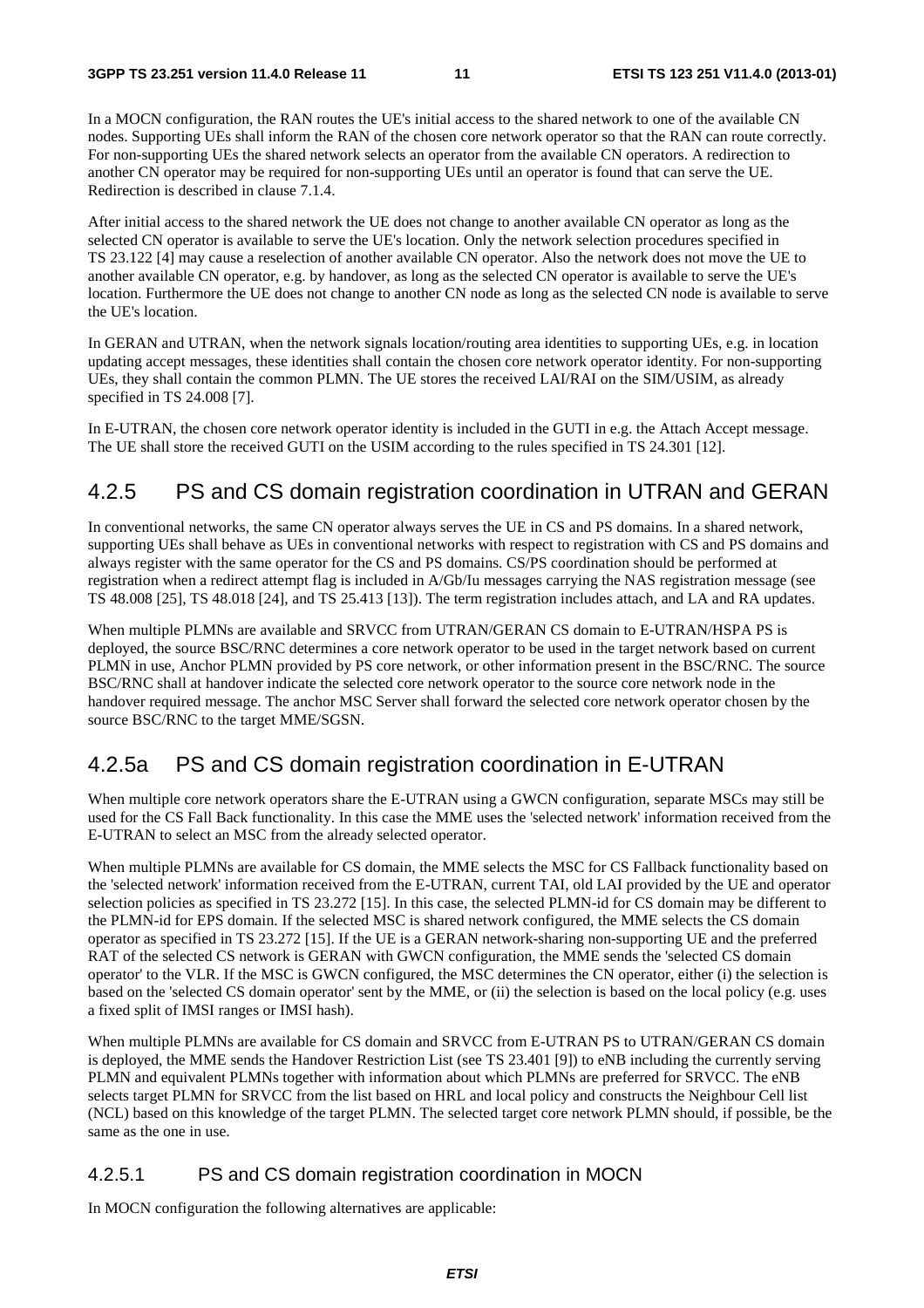- At combined registration there are two methods:
	- a) Operator centric: When a SGSN node receives a registration from a subscriber with a non-supporting UE having a P-TMSI not belonging to the shared and non-shared networks of the operator, it determines a serving CN operator based on local SGSN policy (see clause 5.4). The UE may then have to be redirected to a SGSN of another core network operator. The PS domain NRIs (and MMECs) are coordinated as in clause A.1. At mobility this means that the source network selects operator in target network (including Cell reselection, Handover, CS fallback). The SGSN may indicate over Gs interface the selected CN operator that serves the subscriber.
	- b) Pool centric: When a SGSN node receives a registration from a subscriber with a non-supporting UE having a P-TMSI not belonging to the pool, and no IMSI is provided by RNC/BSC, it determines a serving CN operator based on local SGSN policy (see clause 5.4). The UE may then have to be redirected to a SGSN of another core network operator. At mobility to a new pool this means that the target network selects operator in a domain when the UE becomes idle in that domain (a selection of target network operator done by source network at Handover or CS fallback shall be respected, until the UE enters idle mode at which pool centric CS/PS coordination may change this selection). The SGSN may indicate over Gs interface the selected CN operator that serves the subscriber.
- Alternatively, in networks not using Gs the RNC/BSC may for non-supporting UE's coordinate that the CS and PS registrations for a given subscriber are always sent to the same CN operator. In that case RNC/BSC based coordination of PS and CS domain registration is configured in CN nodes and RNC/BSC. There are two methods for CS/PS coordination:
	- a) Operator centric: When a CN node receives a registration from a subscriber with a non-supporting UE having a P-TMSI/TMSI not belonging to the shared and non-shared networks of the operator , it returns a Reroute Command message to the RNC/BSC (according to clause 7.1.4 "Non-supporting UEs in a MOCN configuration") with an indication that it is for coordination purposes. The PS and CS domain NRIs (and MMECs) are coordinated as in clause A.1. At mobility this means that the source network selects operator in target network (including Cell reselection, Handover, CS fallback).
	- b) Pool centric: When a CN node receives a registration from a subscriber with a non-supporting UE having a P-TMSI/TMSI not belonging to the pool, and no IMSI is provided by RNC/BSC, it returns a Reroute Command message to the RNC/BSC (according to clause 7.1.4 "Non-supporting UEs in a MOCN configuration") with an indication that it is for coordination purposes. At mobility to a new pool this means that the target network selects operator in a domain when the UE becomes idle in that domain (a selection of target network operator done by source network at Handover or CS fallback shall be respected, until the UE enters idle mode at which pool centric CS/PS coordination may change this selection).

The coordination is done in the RNC/BSC (without memorising IMSI information for IDLE mode UEs), e.g. uses a fixed split of IMSI ranges or IMSI hash table between operators. The coordination may result in that the registration is sent back to the same CN node or CN operator again.

- NOTE 1: MOCN Pool centric CS/PS coordination based on, for example, a fixed split of IMSI ranges or an IMSI hash table between operators may lead to a change of operator when source network is, for example, a dedicated network. Such CS/PS coordination can only coordinate CS and PS operator if the source network performs handover and CS fallback to the operator defined by the fixed split of IMSI ranges or IMSI hash table in the target shared network.
- NOTE 2: A network in which Gs is in use should be configured not to use RNC/BSC coordination when a UE has initiated combined registration.
- NOTE 3: For the operator centric approach in MOCN:
	- the limited NRI space may restrict the number of nodes that can be used by individual sharing partners, particularly in large networks with several operators.
	- interactions between NRI-based routing and load-balancing functionality may lead to a skewed load of nodes within pools of the shared network, for example, for UEs entering the shared network from areas that are not NRI coordinated with the shared network.

#### 4.2.5.2 PS and CS domain registration coordination in GWCN

In GWCN the following alternatives are applicable: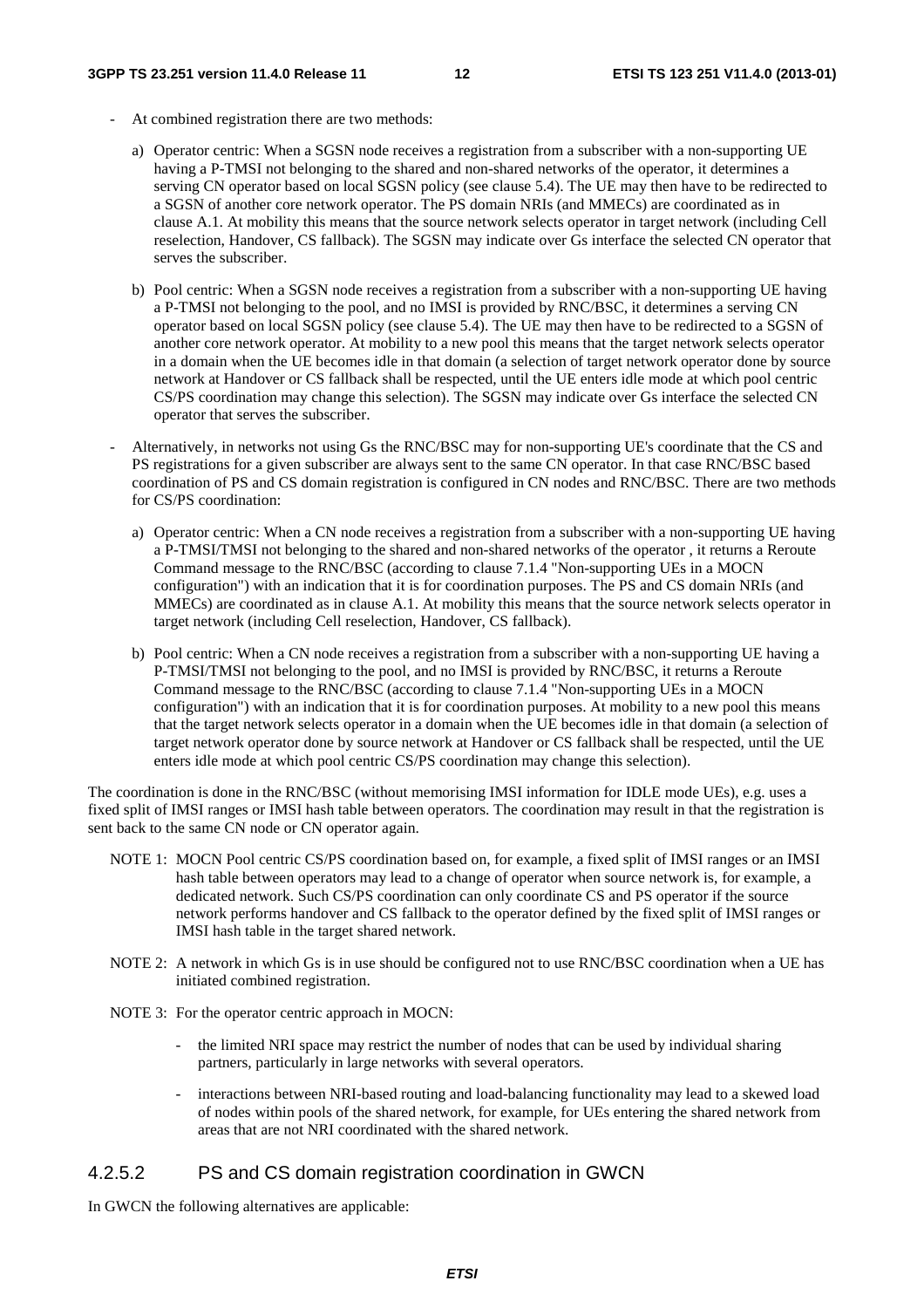- For combined registration of non-supporting UEs, either both the SGSN and the MSC are configured by same local policy for selecting CN operator, or SGSN is configured with local policy selecting CN operator and indicates over Gs interface the selected CN operator that serves the subscriber. At combined registration there are two methods:
	- a) Operator centric: When a SGSN node receives a registration from a subscriber with a non-supporting UE having a P-TMSI not belonging to the shared and non-shared networks of the operator, it determines a serving CN operator based on local SGSN policy (see clause 5.4). SGSN indicates over Gs interface the selected CN operator that serves the subscriber. The PS domain NRIs (and MMECs) are coordinated as in clause A.3. At mobility this means that the source network selects operator in target network (including Cell reselection, Handover, CS fallback).
	- b) Pool centric: When a SGSN node receives a registration from a subscriber with a non-supporting UE having a P-TMSI not belonging to the pool, and no IMSI is provided by RNC/BSC, it determines a serving CN operator based on local policy (see clause 5.3 and 5.4). The SGSN may indicate over Gs interface the selected CN operator that serves the subscriber. Alternatively, by the same policy in MSC and SGSN the non-supporting UE becomes CS/PS coordinated. At mobility to a new pool this means that the target network selects operator (including Cell reselection, Handover, CS fallback).
- Alternatively, in networks not using Gs the SGSN and the MSC may be configured by same local policy for selecting CN operator. There are two methods for CS/PS coordination:
	- a) Operator centric: When a CN node receives a registration from a subscriber with a non-supporting UE having a P-TMSI/TMSI not belonging to the shared and non-shared networks of the operator, it determines a serving CN operator based on local policy (see clause 5.3 and 5.4). By the same policy in MSC and SGSN the nonsupporting UE becomes CS/PS coordinated. The PS and CS domain NRIs (and MMECs) are coordinated as in clause A.3. At mobility this means that the source network selects operator in target network (including Cell reflection, Handover, CS fallback).
	- b) Pool centric: When a CN node receives a registration from a subscriber with a non-supporting UE having a P-TMSI/TMSI not belonging to the pool, and no IMSI is provided by RNC/BSC, it determines a serving CN operator based on local policy (see clause 5.3 and 5.4). By the same policy in MSC and SGSN the nonsupporting UE becomes CS/PS coordinated. At mobility to a new pool this means that the target network selects operator (including Cell reselection, Handover, CS fallback).
- NOTE: For the operator centric approach in GWCN:
	- the limited NRI space may restrict the number of nodes that can be used by individual sharing partners, particularly in large networks with several operators.
	- interactions between NRI-based routing and load-balancing functionality may lead to a skewed load of nodes within pools of the shared network, for example, for UEs entering the shared network from areas that are not NRI coordinated with the shared network.

#### 4.2.6 Attach/detach handling

To attach to the same core network operator from which it detached, a UE uses information stored in the UE (e.g. on the SIM/USIM) when the UE was detached. For a supporting UE in a shared network, the stored information indicates the core network operator it detached from (as specified in clause 4.2.4). This information enables a supporting UE to attach to the same core network operator from which it detached. For non-supporting UEs in a shared network, the stored information indicates the common PLMN.

### 4.3 Network Name Display for Supporting UEs

A supporting UE shows the name of the PLMN-id it has registered with. In case of a shared network, it is the PLMN-id of the chosen core network operator. The name stored in the UE for the PLMN-id is displayed except when the network indicates to the UE a name to be displayed, as already specified for non-supporting UEs.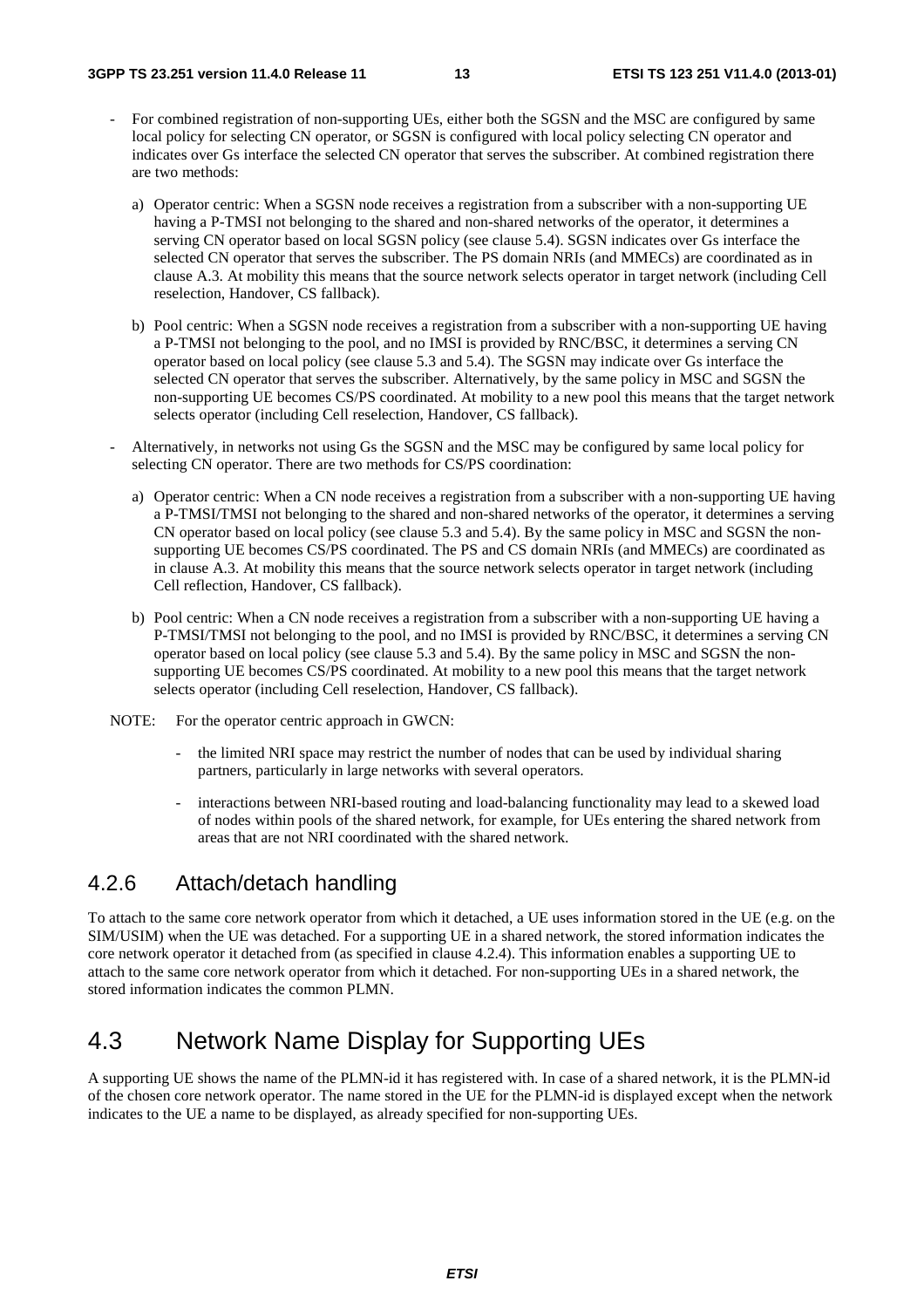### 4.4 HPLMN Support

The use of a shared VLR/SGSN/MME shall not result in service restrictions, e.g. roaming restrictions. Since the HSS and gsmSCF derives whether the subscriber roams in H- or V-PLMN from the VLR/SGSN/MME identifier, a shared VLR/SGSN/MME in a GWCN shall be allocated a separate identifier from each operator sharing that CN node, i.e. a shared VLR/SGSN/MME has multiple identifiers. The VLR/SGSN/MME identifier of the user's serving CN operator (either the one selected by a supporting UE, or, the one allocated by the network for a non-supporting UE) shall be used in signalling with the HSS and the gsmSCF.

The VPLMN shall ensure that any PLMN ID that is communicated to the HPLMN is that of the selected Core Network Operator for supporting UEs, or that of the allocated Core Network Operator for non-supporting UEs. An exception to this is that the HPLMN operator may specify in the inter-operator roaming/sharing agreement that for non-supporting UEs the Common PLMN ID is reported to the HPLMN.

### 4.5 Support of Cell Broadcast Services and Warning System

In shared networks Cell Broadcast and Warning System services are provided via a single common CBC, which connects to GERAN/UTRAN as described in TS 23.041 [20] and connects to E-UTRAN as described in TS 23.401 [9]. The deployment and configuration of the common CBC is per agreement between the sharing operators. The sharing operators need to coordinate the broadcast services between each other, e.g. how to provide Warning System services.

# 4.6 Support of Extended Access Barring

In shared networks, BSC/RNC/eNodeB shall provide independent support for the barring of MSs configured for Extended Access Barring (as defined in TS 22.011 [23]) for each sharing operator. The BSC/RNC/eNodeB may initiate Extended Access Barring for a specific sharing operator when all the SGSNs/MMEs belonging to that sharing operator connected to this BSC/RNC/eNodeB request to restrict the load for UEs configured for low access priority, or if requested by O&M. Broadcast Extended Access Barring information is specified in TS 44.018 [16] for GERAN, TS 25.331 [3] for UTRAN and TS 36.331 [11] for E-UTRAN.

### 4.7 Support of service identification for improved radio utilization for GERAN

Service Class Indicator (SCI) for improved radio utilization for GERAN (see TS 23.060 [22]) is supported in shared network for A/Gb mode GERAN PS domain. The A/Gb mode GERAN identifies the service class associated with downlink user plane packets according to TS 23.060 [22]. When deciding whether to use or discard the SCI information, the A/Gb mode GERAN may need to take the identity of the MS's Core Network operator into account.

# 5 Functional description

The new behaviours of network nodes needed in order to describe network sharing are described.

### 5.1 UE functions

A supporting UE selects the core network operator and provides the PLMN-id of this operator to the network for routing purposes and to indicate which of the core network operators is selected.

A supporting GERAN UE provides this indication when establishing a connection with the MSC, and, when sending GPRS LLC frames with a non-local TLLI. This includes situations where a supporting UE is DTM capable and in a DTM enabled network (e.g. when performing an RA Update after an inter-MSC handover).

### 5.2 RNC functions

Network sharing information, i.e. available core network operators in the shared network, shall be transmitted in broadcast system information.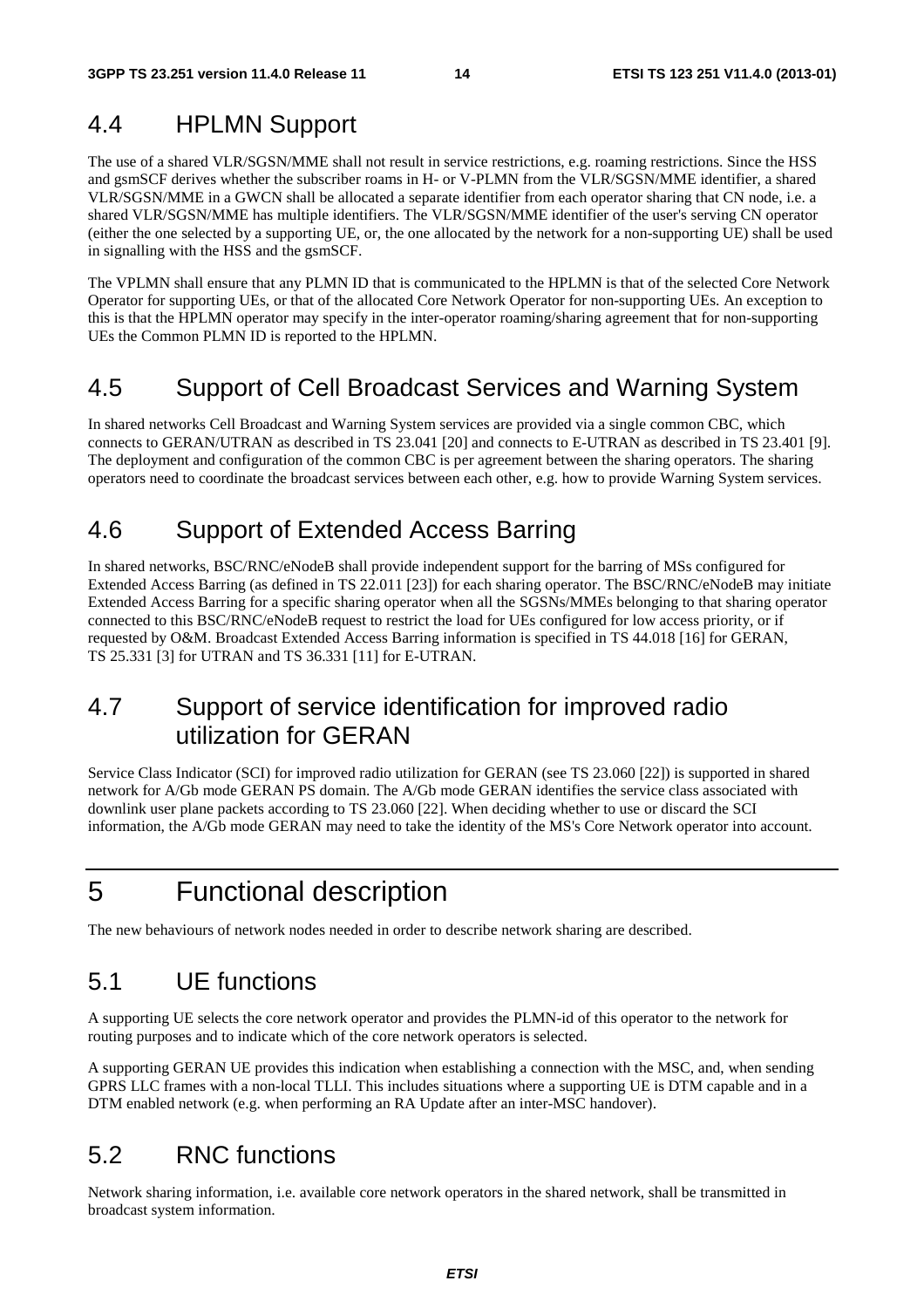If system information relating to NAS is transmitted to a UE in dedicated signalling, the RNC sends information for both supporting and non-supporting UEs and the UE shall select the appropriate information to use.

The RNC shall indicate the selected core network operator to the CN for supporting UEs when transferring initial layer 3 signalling. The selected CN operator is (i) indicated by the UE in RRC signalling or (ii) known implicitly from an already existing signalling connection. For non-supporting UEs, the RNC shall not indicate any selected core network operator to the CN.

In case of relocation to a shared network:

- the source RNC determines a core network operator to be used in the target network, including the selection of PLMN(s) to support SRVCC functionality from CS domain to PS, based on available shared networks access control information, current PLMN in use, Anchor PLMN, or similar information present in the node, the source RNC shall at relocation indicate that selected core network operator to the source core network node as part of the TAI/RAI sent in Target ID in the Relocation Required message. The selected target core network operator should be the same as the one in use. If the source core network operator is not supported in the target cell the RNC selects the target PLMN based on either (i) pre-configured information in the RNC, or (ii) the SNA (Shared Network Area) Access Information IE (see TS 25.413 [13]) provided by the SGSN.
- In order to support SRVCC from CS to PS, the source RNC informs the target RNC/BSC of the Anchor PLMN identity.
- The target RNC may need to know whether or not the UE supports UTRAN network sharing.

NOTE: For PS-to-CS SRVCC, any SRVCC specific PLMN information should be pre-configured in the RNC.

### 5.2a eNodeB functions

Network sharing information, i.e. available core network operators in the shared network, shall be transmitted in broadcast system information.

The eNodeB shall indicate the selected core network operator when transferring initial layer 3 signalling. The eNodeB uses the selected core network information (provided by the UE at RRC establishment, or, provided by the MME/source eNodeB at S1/X2 handover) to select target cells for future handovers appropriately.

In case of handover to a shared network:

- the source eNodeB determines a core network operator to be used in the target network based on current PLMN in use, or other information present in the eNodeB, the source eNodeB shall at handover indicate that selected core network operator to the MME as part of the TAI/RAI sent in the HO required message. The selected target core network operator should be the same as the one in use. This is accomplished by not changing the serving PLMN if the PLMN in use is supported in the target cell. If the PLMN in use is not supported in the target cell the eNB selects the target PLMN based on either (i) pre-configured information in the eNB, or (ii) the Equivalent PLMNs list (see TS 36.413 [14]) provided by the MME.
- when multiple PLMNs are available for CS domain to support CS Fallback functionality, the source eNodeB determines a core network operator to be used in the target GERAN/UTRAN network based on the allocated LAI provided by the MME as specified in TS 23.272 [15]. The source eNodeB shall at handover indicate that selected core network operator to the MME as part of the Target ID sent in the HO required message. If the selected PLMN for CS domain is not supported in the target cell the eNodeB selects the target PLMN based on either (i) pre-configured information in the eNodeB, or (ii) the Equivalent PLMNs list (see TS 36.413 [14]) provided by the MME.
- when multiple PLMNs are available for CS domain to support SRVCC functionality, the source eNodeB determines a core network operator to be used in the target GERAN/UTRAN network. If the currently serving PLMN is not supported in the target cell, the eNodeB selects the target PLMN based local configured information in the eNodeB along with the information provided by the MME in HRL (see TS 36.413 [14]). The HRL provides the currently serving PLMN and equivalent PLMNs together with information about which PLMNs are preferred for SRVCC target cell selection. The source eNodeB shall at SRVCC handover indicate the selected core network operator to the MME as part of the Target ID sent in the HO required message.
- the target eNodeB uses the selected core network information to select target cells for future handovers appropriately.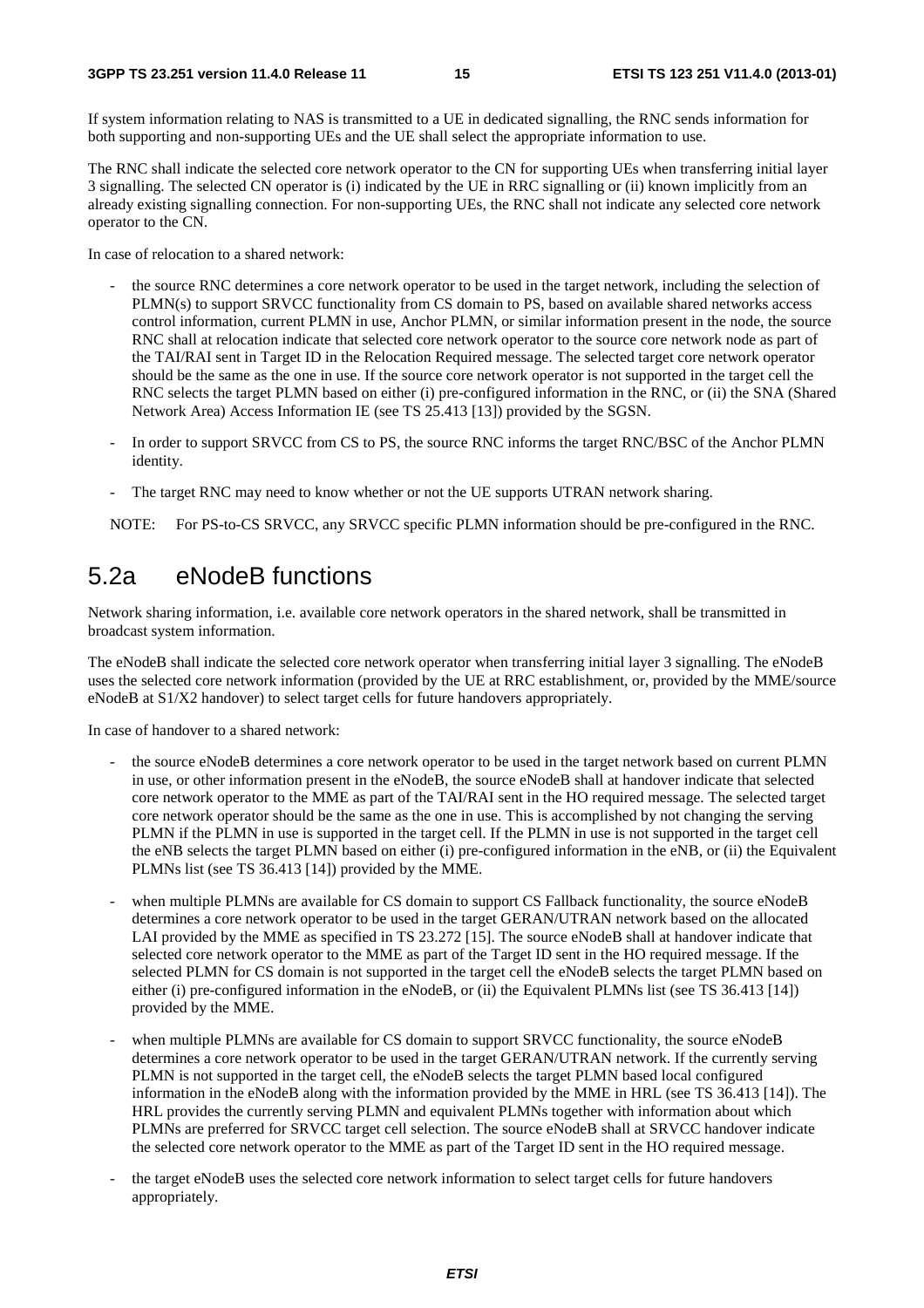### 5.2b BSC functions

Network sharing information, i.e. available core network operators in the shared network, shall be transmitted in broadcast system information.

If system information is transmitted to a supporting UE in dedicated signalling e.g. to support handover to other RATs, the BSC shall indicate the PLMN-id of the core network operator towards which the UE already has a signalling connection (if a PLMN-id is included in the signalling). If the UE is non-supporting, the BSC shall indicate the common PLMN (if a PLMN-id identity is included in the signalling).

The BSC shall indicate the selected core network operator to the CN for supporting UEs. The selected CN operator is:

- i) indicated by the UE to the BSC as follows:
	- for the CS domain, in the Initial L3 message, a supporting UE shall send the PLMN Index that corresponds to the position of the chosen PLMN in the broadcast system information, as part of the Initial L3 message. The BSC shall then derive the PLMN-id chosen by the UE from the indicated PLMN Index, select the corresponding CN operator and inform the MSC of the chosen PLMN-id;
	- for the PS domain, when the UE has a non-local TLLI, a supporting UE shall send the PLMN Index that corresponds to the position of the chosen PLMN in the broadcast system information, as part of the AS signalling. The BSC shall then derive the PLMN-id chosen by the UE from the indicated PLMN Index, select the corresponding CN operator and inform the SGSN of the chosen PLMN-id;

or:

ii) known implicitly from an already existing signalling connection.

For non-supporting UEs, the BSC shall not indicate any selected core network operator to the CN.

In the PS domain, when the UE has a local TLLI:

- for MOCN, the BSC uses the NRI bits from within the TLLI to derive the selected CN operator;
- for GWCN, the SGSN passes the selected CN operator identity with the downlink user data/signalling.

For handover to a shared network from GERAN:

- the source BSC determines a core network operator to be used in the target network, including the selection of PLMN(s) to support SRVCC functionality from CS domain to PS, based on current PLMN in use, Anchor PLMN, or other information present in the BSC. The selected target core network operator should be the same as the one in use. If the source core network operator is not supported in the target cell the BSC selects the target PLMN based on pre-configured information in the BSC.
- the source BSC shall indicate the target core network operator PLMN ID to the source core network node as part of the TAI/RAI sent in the Target Cell Identifier IE/Target RNC Identifier IE/Target eNodeB Identifier IE in the PS-Handover-Required message (TS 48.018 [24]) and in the LAI sent in the Cell Identifier List IE in the Handover Required message (TS 48.008 [25]).
- In order to support SRVCC for CS to PS, the source BSC informs the target RNC/BSC of the Anchor PLMN identity.

For handover to a GERAN shared network:

The target BSS needs to know whether or not the UE supports GERAN network sharing. The BSC can determine this by using information in XXXXXX.

Editor's note: Stage 3 design choices will lead to the determination of the XXXXXX.

the source RAN determines a core network operator to be used in the target network and indicates the target core network operator PLMN ID to the source core network node. The target MSC/SGSN indicates selected core network operator to target BSC.

In all other signalling from the GERAN to the MSC/SGSN, unless specified differently by stage 3 specifications, any PLMN ID sent is the Common PLMN ID. In signalling from the Core Network to the GERAN, the BSS shall accept signalling that uses any of the PLMN IDs that share the cell.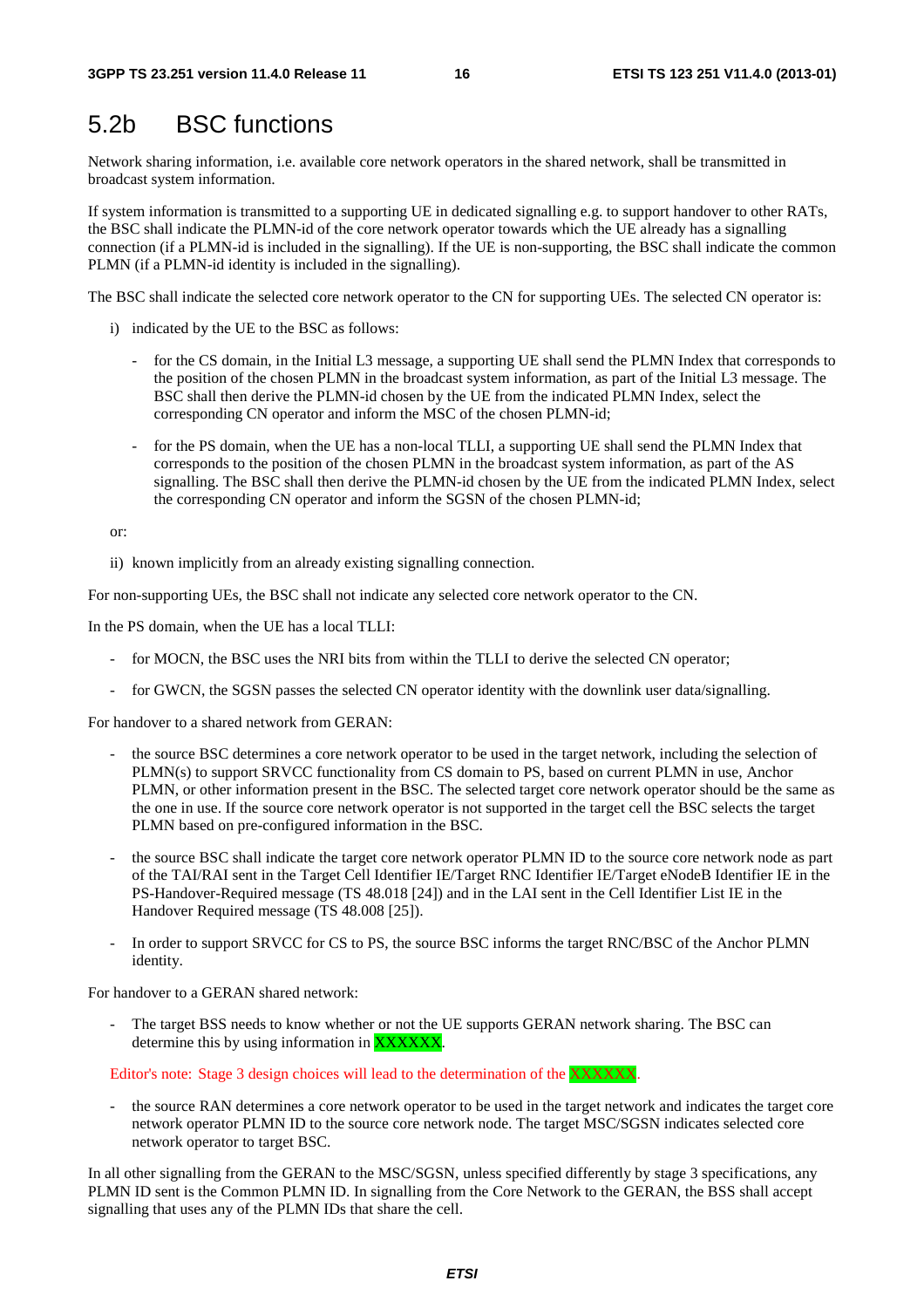# 5.3 MSC functions

When a UE accesses an MSC the first time, i.e. when there is no VLR entry for this UE, the MSC retrieves the IMSI from another MSC/VLR or from the UE. For GWCN, the MSC determines a serving CN operator based on the Selected PLMN indicated by the RAN, or, for a non-supporting UE, based on local MSC policy, possibly taking into account the "old LAI" information included in the message from the UE. The MSC/VLR shall also store the identity of the serving core network operator.

In case of a MOCN configuration, an MSC may not be able to provide service to the UE. The UE may then have to be redirected to a MSC of another core network operator. The MSC/VLR that finally serves the UE assigns a NRI to the UE. This will allow the RAN to route any subsequent UE accesses to the serving MSC/VLR.

The behaviour of the MSC in relation to CS/PS coordination for non-supporting UEs is described in clause 4.2.5.

In case of GWCN configuration, if the selected PLMN-ID has not been indicated by the RAN (e.g. because the UE is a non-supporting UE), the MSC shall indicate the selected PLMN-ID to the BSC/RNC. The BSC/RNC shall store this information.

For supporting UEs, i.e. when a selected core network operator has been indicated to the MSC by the RNC/BSC, the MSC indicates the selected core network operator PLMN-id in the LAI signalled to the UE in dedicated signalling.

For sharing scenarios with both E-UTRAN and GERAN/UTRAN access, where the network also applies idle-mode signalling reduction (see TS 23.401 [9]), the contents of the SNA Access Information IE (see TS 25.413 [13]) provided by the MSC to the RNC for a specific UE guides the target PLMN selection if the UE's registered PLMN is not available in the target cell. The SNA Access Information IE should be configured such that for any target cell there is only one PLMN-ID that can be selected for the cell.

Also, for the above scenario, in the routing areas and tracking areas between which ISR may be activated the "equivalent PLMNs" list provided by the SGSN, MSC and MME to a UE (see TS 24.008 [7]) should result in a single consistent "equivalent PLMNs" list stored by the UE. The single "equivalent PLMNs" list applies to all the UE's registered routing areas, location areas and tracking areas.

In case of relocation to a GWCN or a MOCN:

- There is no functionality in the source MSC to select a target core network operator or to modify the target core network operator selected by the RNC/BSC.
- For handover to a shared UTRAN the source MSC shall forward the selected core network operator chosen by the source RNC/BSC to the target MSC, which relays this information unchanged to the target RNC so that the appropriate PLMN-id can be signalled to the UE in dedicated system information signalling, as described in clause 5.2.
- For handover to a shared GERAN the source MSC shall forward the PLMN-ID selected by the source RAN to the target MSC. Target MSC sends information of selected operator to the target BSC.

Editor's note: How the signalling of selected operator shall be done from the target BSC to the UE is a Stage 3 design choice.

- For SRVCC from E-UTRAN PS to UTRAN/GERAN CS domain, in case of GWCN configuration, the MSC selects the target PLMN based on the indication of the selected target PLMN provided by the MME/SGSN in the PS-to-CS handover command. The MSC receives the Anchor PLMN from the MME/SGSN and forwards that information to the target BSC/RNC.

For SRVCC from UTRAN/GERAN CS domain to E-UTRAN/HSPA PS, the MSC selects the MME based on selected target PLMN provided by the RNC/BSC in handover required message and forwards the selected target PLMN to MME in the CS to PS handover request.

In signalling to the HSS, the MSC shall ensure that any PLMN ID that is sent is the ID of the selected Core Network Operator for supporting UEs, or that of the allocated Core Network Operator for non-supporting UEs (unless the exception to send the Common PLMN ID for a non-supporting UE (see clause 4.4) is in use with that HPLMN).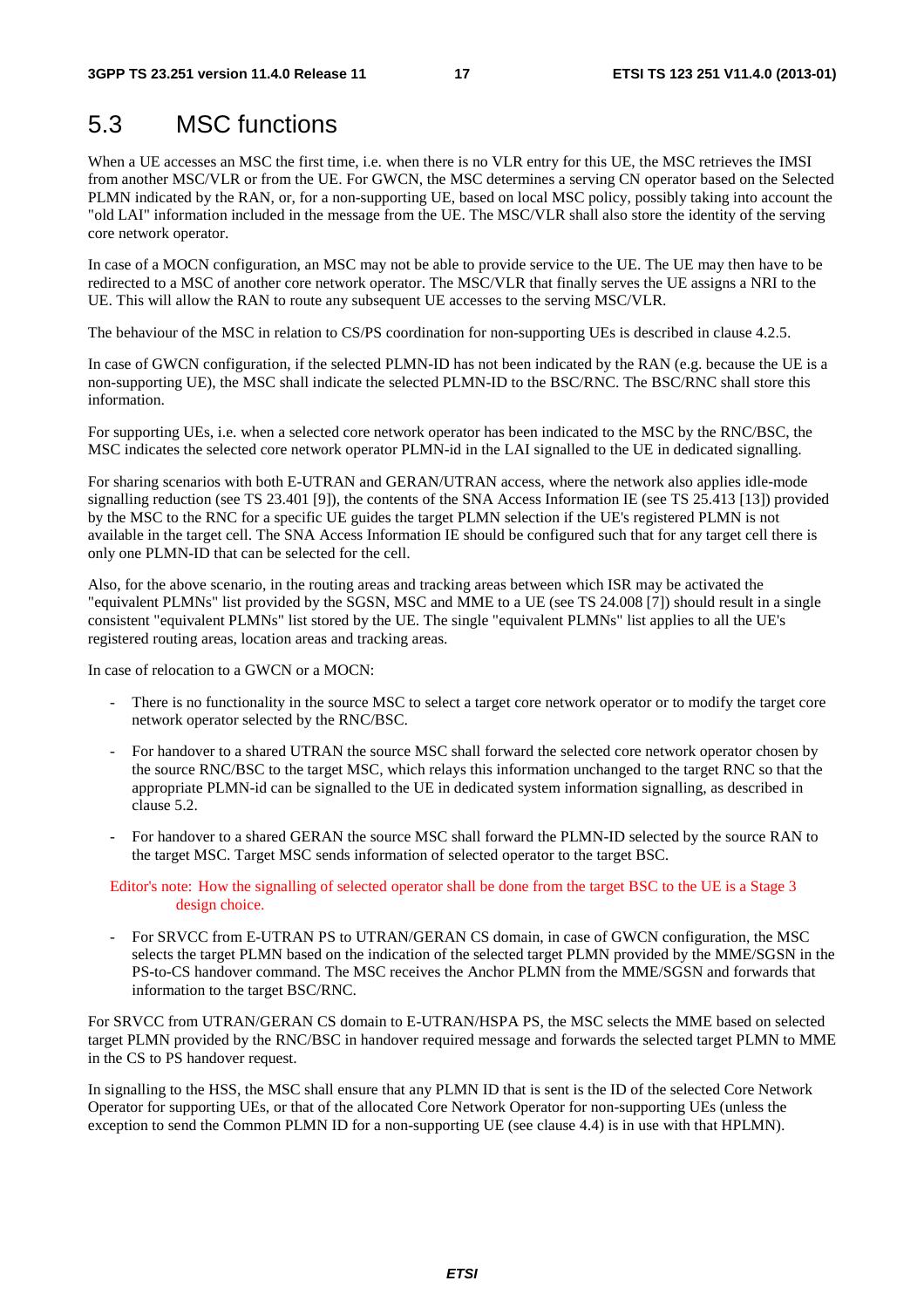# 5.4 SGSN functions

When a UE accesses an SGSN the first time, i.e. when the UE is not yet known by the SGSN the SGSN retrieves the IMSI from another SGSN/MME or from the UE. For GWCN, tThe SGSN determines a serving CN operator based on the Selected PLMN indicated by the RAN, or, for a non-supporting UE, based on local SGSN policy, possibly taking into account the "old RAI" information included with the message from the UE. The SGSN shall store the identity of the serving core network operator.

In case of a MOCN configuration, a SGSN may not able to provide service to the UE. The UE may then have to be redirected to a SGSN of another core network operator. The SGSN that finally serves the UE assigns a NRI to the UE. This will allow the RAN to route any subsequent UE accesses to the serving SGSN.

The behaviour of the SGSN in relation to CS/PS coordination for non-supporting UEs is described in clause 4.2.5.

In case of GWCN configuration, if the selected PLMN-ID has not been indicated by the RNC (e.g. because the UE is a non-supporting UE), the SGSN shall indicate the selected PLMN-ID to the RNC. The RNC shall store this information.

For supporting UEs, i.e. when a selected core network operator has been indicated to the SGSN by the RNC/BSC, the SGSN indicates the selected core network operator PLMN-id in the LAI/RAI signalled to the UE in dedicated signalling.

For sharing scenarios with both E-UTRAN and GERAN/UTRAN access, where the network also applies idle-mode signalling reduction (see TS 23.401 [9]), the contents of the SNA Access Information IE (see TS 25.413 [13]) provided by the SGSN to the RNC for a specific UE guides the target PLMN selection if the UE's registered PLMN is not available in the target cell. The SNA Access Information IE should be configured such that for any target cell there is only one PLMN-ID that can be selected for the cell.

Also, for the above scenario, in the routing areas and tracking areas between which ISR may be activated the "equivalent PLMNs" list provided by the SGSN, MSC and MME to a UE (see TS 24.008 [7]) should result in a single consistent "equivalent PLMNs" list stored by the UE. The single "equivalent PLMNs" list applies to all the UE's registered routing areas, location areas and tracking areas.

At relocation/handover to a GWCN or a MOCN:

- There is no functionality in the source SGSN to select a target core network operator or to modify the target core network operator selected by the RNC/BSC. Instead, the source SGSN uses the selected PLMN received from the RNC/BSC to determine the target core network operator. The source SGSN shall forward the selected core network operator chosen by the source RNC/BSC to the target SGSN/MME.
- For handover to a shared UTRAN the target SGSN indicates the selected core network operator chosen by the source RNC/BSC/eNodeB to the target RNC so that the appropriate PLMN-id can be signalled to the UE in dedicated system information signalling, as described in clause 5.2.
- For handover to a shared GERAN the source SGSN/MME shall forward the PLMN-ID selected by the source RAN to the target SGSN. Target SGSN sends information of selected operator to the target BSC.

Editor's note: How the signalling of selected operator shall be done from the target BSC to the UE is a Stage 3 design choice.

- For SRVCC from UTRAN PS to UTRAN/GERAN CS domain, the SGSN selects the MSC based on the selected target PLMN indicated by the RNC. The SGSN includes the indication of the selected target PLMN in the target CGI/RNC ID and Anchor PLMN in the SRVCC PS-to-CS Request sent to the MSC (see TS 29.280 [21]).

In signalling to the GGSN/S-GW/P-GW and HSS, the SGSN shall ensure that any PLMN ID that is sent is the ID of the selected Core Network Operator for supporting UEs, or that of the allocated Core Network Operator for non-supporting UEs (unless the exception to send the Common PLMN ID for a non-supporting UE (see clause 4.4) is in use with that HPLMN).

### 5.5 MME functions

When a UE accesses an MME for the first time, i.e. when the UE is not yet known by the MME, the MME verifies whether the UE is permitted to access the selected PLMN. For that purpose the MME retrieves the IMSI from another MME/SGSN or from the UE. The MME shall store the identity of the selected core network operator.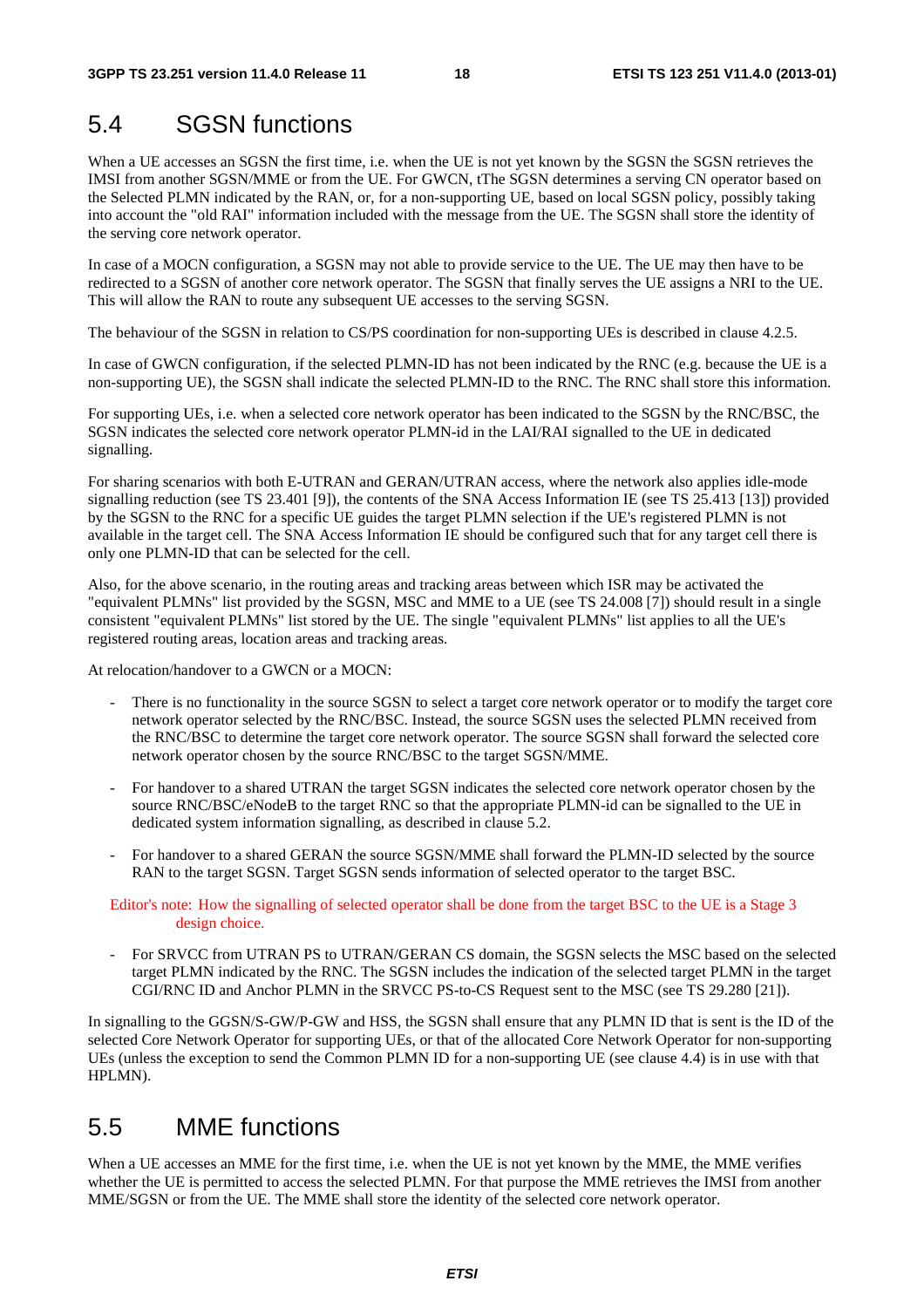The MME indicates the selected core network operator PLMN-id to the UE in the GUTI.

For sharing scenarios with both E-UTRAN and GERAN/UTRAN access, where the network also applies idle-mode signalling reduction (see TS 23.401 [9]), the PLMN IDs included in the equivalent PLMN list (as defined in TS 24.008 [7]) provided by the MME to the eNB guides the target PLMN selection if the UE's registered PLMN is not available in the target cell. The equivalent PLMN list should be configured such that for any target cell there is only one PLMN-ID that can be selected for the cell.

Also, for the above scenario, in the routing areas and tracking areas between which ISR may be activated the "equivalent PLMNs" list provided by the SGSN, MSC and MME to a UE (see TS 24.008 [7]) should result in a single consistent "equivalent PLMNs" list stored by the UE. The single "equivalent PLMNs" list applies to all the UE's registered routing areas, location areas and tracking areas.

For sharing scenarios with both E-UTRAN and GERAN/UTRAN access, when multiple PLMNs are available for CS domain to support CS Fallback functionality, the MME provides the allocated LAI including the selected PLMN ID for CS domain along with "CS Fallback indicator" to the eNodeB as specified in TS 23.272 [15], to guide the selection of the target GERAN/UTRAN network.

If the operator-configured target network for CS fallback is a shared GERAN, the MME shall take into account the UE capability that indicates whether the UE is a GERAN network-sharing supporting UE or a GERAN network-sharing non-supporting UE when selecting the PLMN for the CS domain for CS fallback. If the UE is a GERAN networksharing non-supporting UE, a common PLMN-id shall be selected, while if the UE is a GERAN network-sharing supporting UE, one of the PLMN-IDs in the Multiple PLMN-ID List of the target shared GERAN shall be selected.

If the RAT preference for the UE is GERAN and the allocated LAI belongs to a shared GERAN, the list of PLMN IDs included in the serving PLMN and equivalent PLMNs list of the handover restriction list (as defined in TS 36.413 [14]), if provided by the MME to the eNB for the target PLMN selection, shall be configured taking into account the UE capability. If the UE is a GERAN network-sharing non-supporting UE, the equivalent PLMNs list should be configured such that for any target GERAN/UTRAN cell, only PLMN-ID(s) associated with the same CN operator as the one UE registered in the CS domain can be selected by the eNB.

At handover/relocation to a GWCN or a MOCN:

- The source MME uses the TAI/RAI information supplied by the eNodeB to select the target MME/SGSN. There is no additional functionality in the source MME to select a target core network operator or to modify the target core network operator selected by the eNodeB. Instead, the source MME uses the selected PLMN received from the eNodeB to determine the target core network operator. The source MME shall forward the selected target core network operator chosen by the source eNodeB to the target MME/SGSN.
- The target MME indicates the selected target core network operator chosen by the source eNodeB/RNC/BSC to the target eNodeB so that the eNodeB can select target cells for future handovers appropriately. Subsequent Tracking Area Update signalling is used to update the UE about any change of core network operator.
- At SRVCC from E-UTRAN PS to UTRAN/GERAN CS domain, the MME selects the MSC based on the selected target PLMN indicated by the eNodeB. The MME includes the indication of the selected target PLMN in the target CGI/RNC ID and Anchor PLMN in the PS-to-CS Request sent to the MSC (see TS 29.280 [21]).

In signalling to the S-GW/P-GW and HSS, the MME shall ensure that any PLMN ID that is sent is the ID of the selected Core Network Operator.

# 6 Charging and accounting aspects

To support inter-operator accounting in a shared network, it shall be possible to distinguish the share of usage of the shared core network node(s) between the sharing partners. The identity of the serving core network operator (either the one selected by a supporting UE, or, the one allocated by the network for a non-supporting UE) shall be included in the CDR types as specified in TS 32.250 [5] (CS) and TS 32.251 [6] (GPRS/EPS).

As specified in clause 4.4, for offline charging, the gsmSCF can use the identifier of the MSC/SGSN to determine the serving core network operator.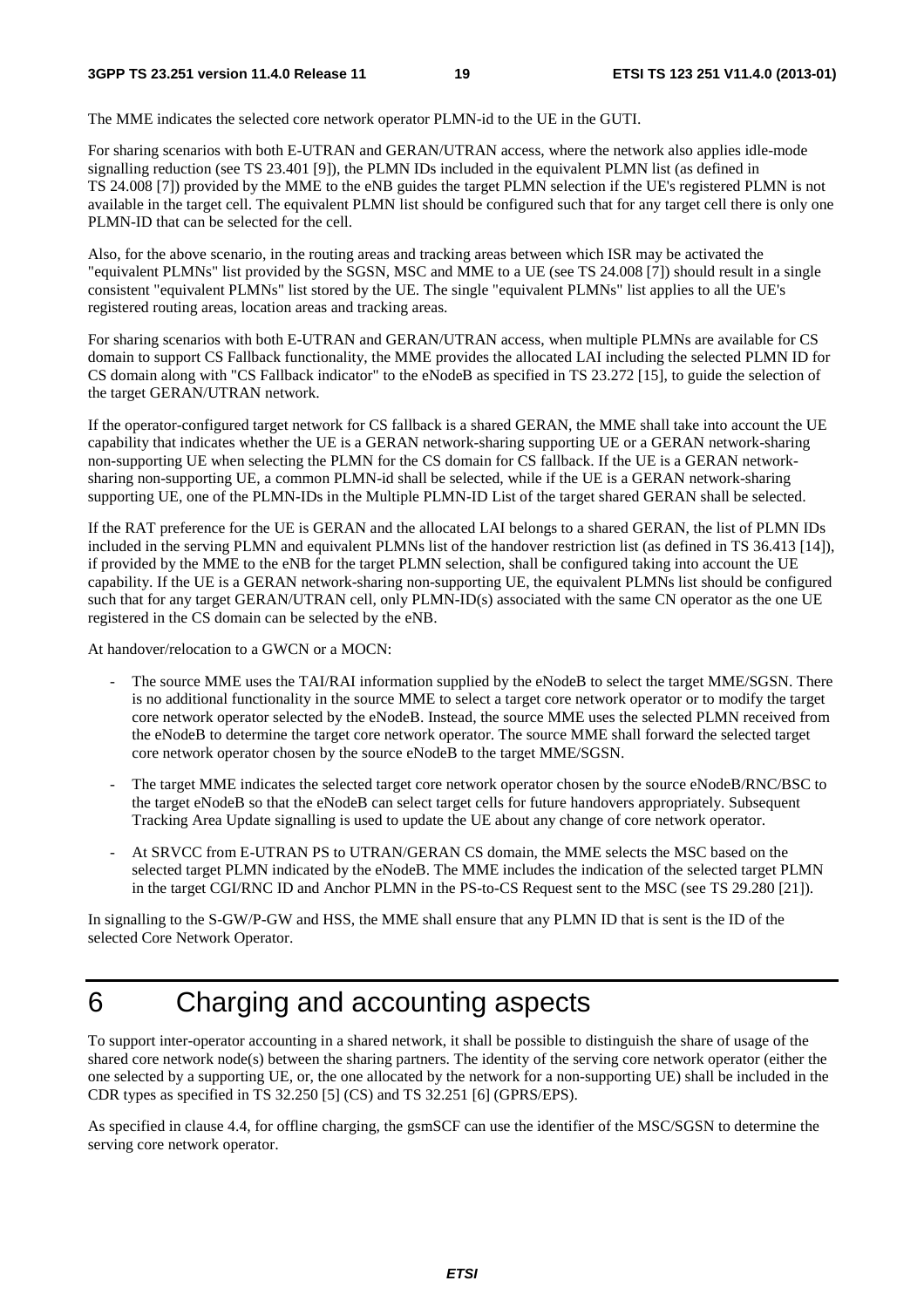# 7 Example signalling flows

### 7.1 Network selection

Signalling flows for manual and automatic network selection in a shared network architecture for successful and unsuccessful registration attempts are presented.

#### 7.1.2 Non-supporting UEs in a GWCN configuration

This example shows network selection for a non-supporting UE in a shared UTRAN/GERAN network.



#### **Figure 3: Network selection for a non-supporting UE in a shared UTRAN/GERAN network**

- 1. The UE reads the broadcast system information in the shared RAN.
- 2. A non-supporting UE cannot decode the shared network information in the broadcast system information. The common PLMN is the only candidate to be considered together with other PLMNs for network selection.
- 3. The UE performs network selection among available PLMNs.
- 4. The UE sends an ATTACH REQUEST/ROUTEING AREA UPDATE/LOCATION AREA UPDATE message to the network. The signalling from the RAN to the Core Network enables the Core Network to determine that the UE did not select a Core Network operator.
- 5. The shared SGSN determines whether the UE is allowed to attach.
- 6. The shared SGSN sends the appropriate ACCEPT/REJECT message back to the UE.

### 7.1.3 Supporting UEs in a GWCN configuration

This example shows network selection for a supporting UE in a shared E-UTRAN/UTRAN/GERAN network.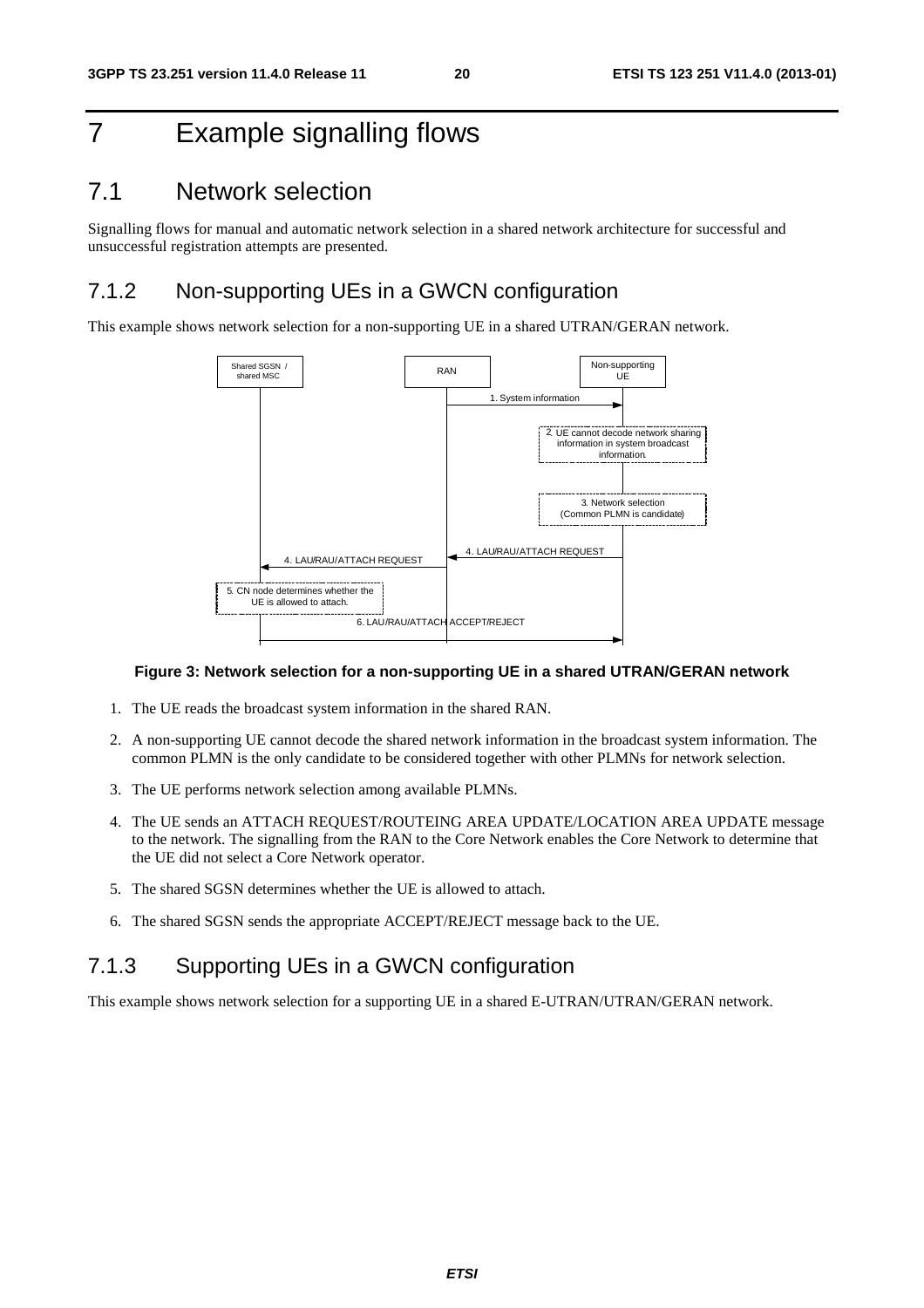

#### **Figure 4: Network selection for a supporting UE in a shared E-UTRAN/UTRAN/GERAN network**

- 1. The UE reads the broadcast system information in the shared RAN.
- 2. A supporting UE decodes the shared network information and supplies the available core network operator PLMN-ids as candidates to the PLMN selection procedure. Only PLMNs in the Multiple PLMN ID List are candidates for network selection.
- 3. The UE performs network selection among available PLMNs.
- 4. The UE sends an ATTACH/ROUTEING AREA UPDATE/TRACKING AREA UPDATE/LOCATION AREA UPDATE REQUEST message to the network indicating, to the RAN, the chosen core network operator. The RAN converts the core network 'indicator' into the actual selected PLMN identity and sends this with the ATTACH/ROUTEING AREA UPDATE/TRACKING AREA UPDATE/LOCATION AREA UPDATE REQUEST to the core network.
- 5. The shared SGSN determines whether the UE is allowed to attach.
- 6. The shared SGSN sends the appropriate ACCEPT/REJECT message back to the UE.

### 7.1.4 Non-supporting UEs in a MOCN configuration

#### 7.1.4.1 UTRAN based MOCN configuration

An example of an information flow for redirection in UTRAN is shown below.

In this example an attach request from a non-supporting UE is directed to three different CN operators. The first rejects since it has no roaming agreement with the subscribers Home PLMN. The second rejects because of a roaming restriction found in HLR. The third CN operator accepts and completes the attach request. The different "MSC/SGSNs" in the example below shall be seen as different CN operators. One specific CN operator may also have several pooled MSCs/SGSNs connected to the RNC if Iu-flex is used.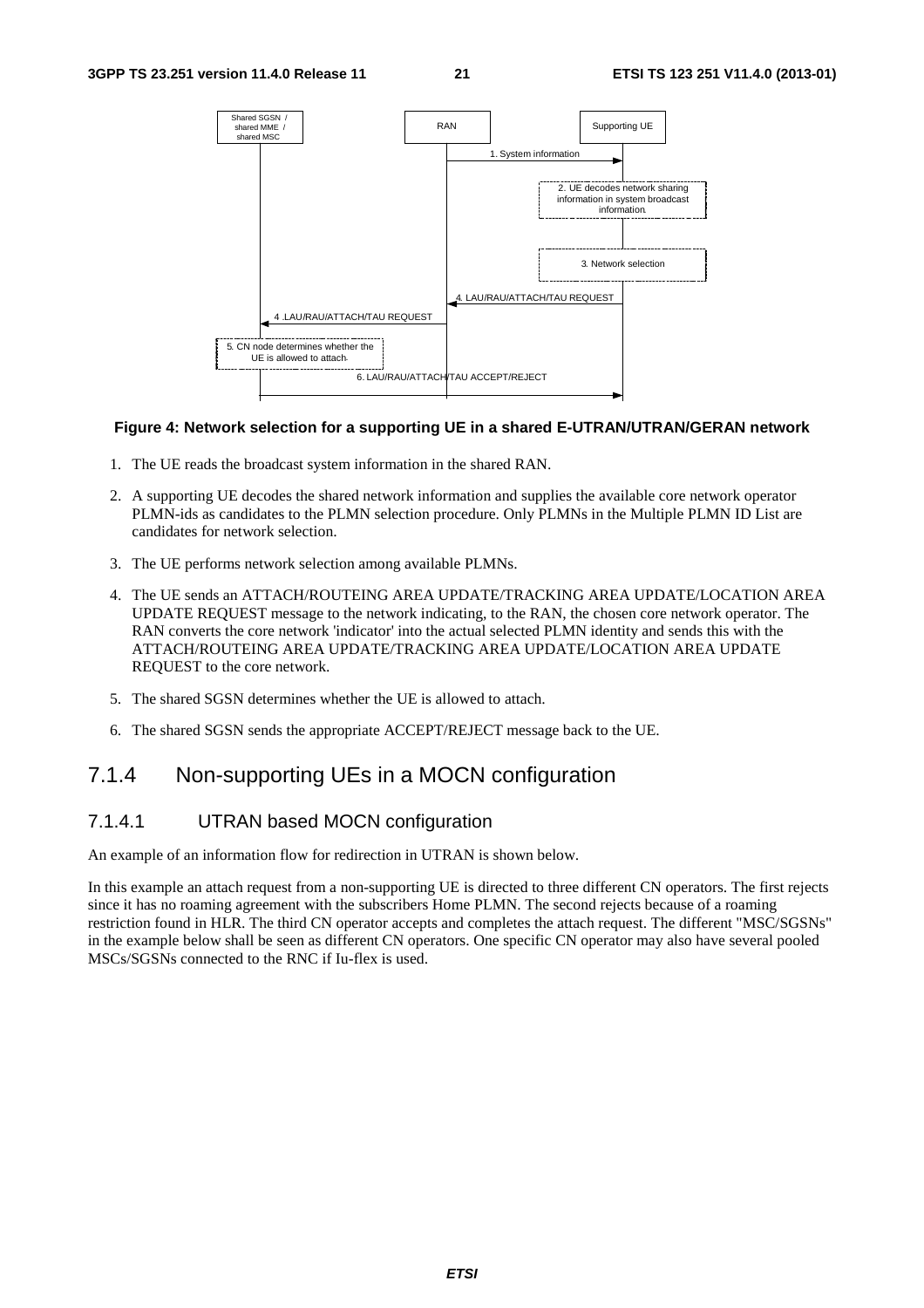

**Figure 5: Information flow for redirection in UTRAN** 

- 1) The RRC connection is established.
- 2) RNC receives an Initial Direct Transfer from an UE. The RNC is configured to work in a Shared RAN MOCN, and therefore it forwards the NAS message in an Initial UE message with an additional *redirect attempt flag* set. The flag indicates that the MSC/SGSN shall respond to the attach request with a *Reroute Command* or *Reroute Complete* IE in the Direct Transfer message. Selection of CN node is based on NRI (valid or invalid) if present in IDNNS or by random selection.

A *redirect attempt flag* could also simply be the fact that the Initial UE message does not include any selected PLMN-ID, which a supporting UE would include. Redirect is never done for supporting UEs.

- 3) The MSC/SGSN receives the Initial UE with the *redirect attempt flag* set. It then knows it shall answer with a *Reroute Command* or *Reroute Complete* IE in the Direct Transfer message.
- 4) The MSC/SGSN needs the IMSI of the UE. It is retrieved either from old MSC / old SGSN or from the UE as in this example. By comparing the IMSI with the roaming agreements of the CN operator, the MSC/SGSN discovers that roaming is not allowed or that roaming is allowed but CS/PS coordination required. Attach procedure is aborted.
- 5) A message is sent back to the RNC with two NAS messages, the attach reject message and the original attach request message received from the UE (alternatively the original NAS message may be stored in the RNC). The IMSI is also included in the message, plus a reject cause code to the RNC. The *Reroute Command* IE is in the Direct Transfer message.

The signalling connection between RNC and MSC/SGSN A is released. The RNC selects a MSC/SGSN in the next step. The already tried MSC/SGSNs is stored in the RNC during the redirect procedure so that the same node is not selected twice.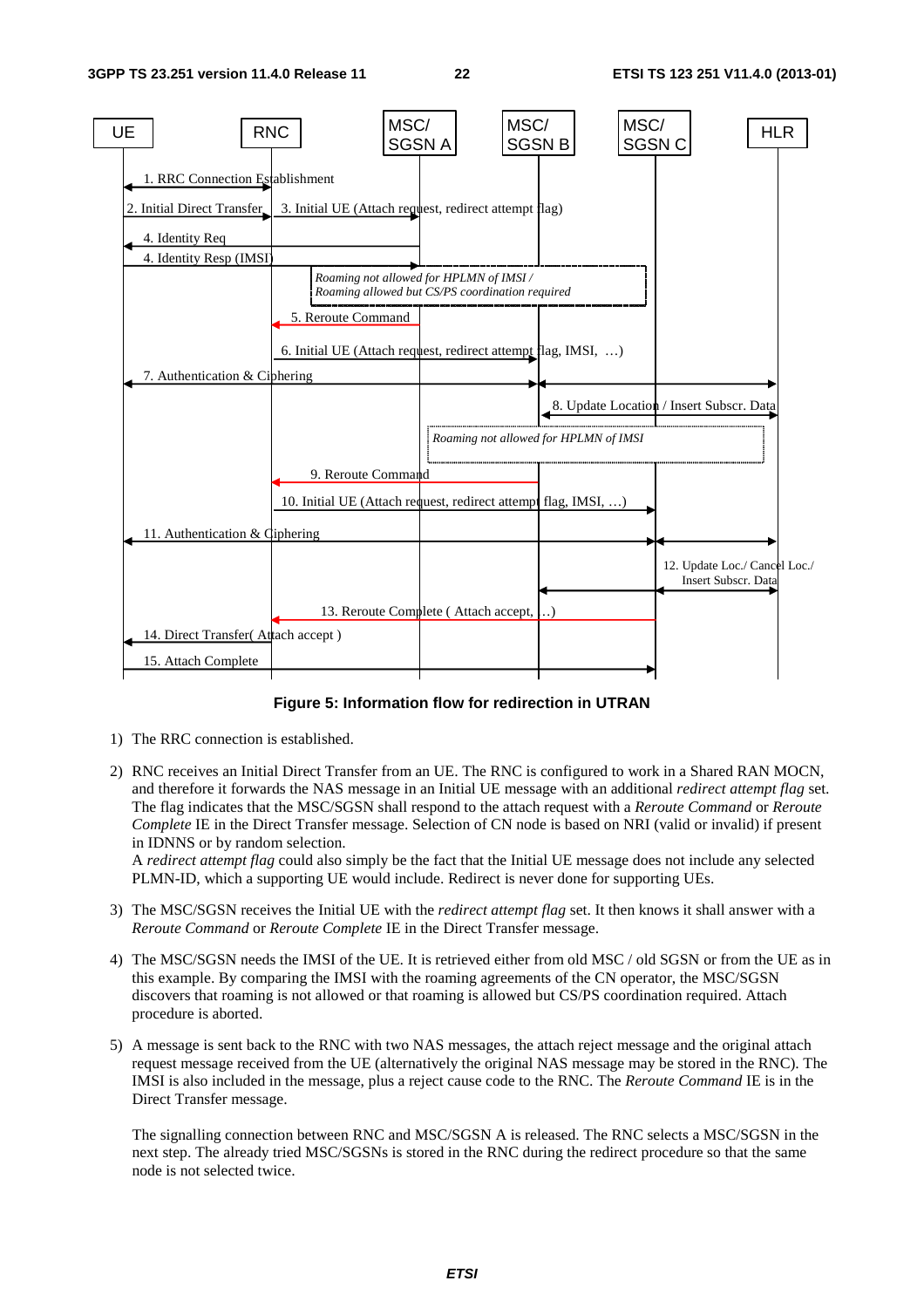- 6) The RNC sends a new Initial UE to the next selected MSC/SGSN with the original NAS attach request message (in case of CS/PS coordination the Initial UE may also be sent back to the first MSC/SGSN depending on the outcome of the coordination). Redirect attempt flag is set and IMSI shall also be included to avoid a second IMSI retrieval from UE or old MSC/SGSN and to indicate that PS/CS domain coordination has been done in RNC (if enabled in RNC). The MSC/SGSN receiving the message starts its attach procedure.
- 7) MSC/SGSN B does in general support roaming for the HPLMN of the IMSI and hence authentication is done and RAN ciphering is established.
- 8) MSC/SGSN B updates the HLR and receives subscriber data from HLR.
- 9) The subscription data do not allow roaming (e.g. regional or 3G). MSC/SGSN B sends a Reroute Command message including the attach reject message, a reject cause code, the original attach request message (alternatively stored in the RNC), and the N(SD) (for MSC only). IMSI is included in Reroute Command message only if it was not included in the Initial UE received by the MSC/SGSN.

The signalling connection between the RNC and the MSC/SGSN B is released. The RNC then selects a new MSC/SGSN as in step 5.

- 10) The MSC/SGSN C receives an Initial UE (with the original NAS attach request message) with the redirect attempt flag is set, an IMSI, and N(SD) (if MSC). The MSC/SGSN C starts the attach procedure and uses provided information (IMSI and N(SD)).
- 11) MSC/SGSN C does in general support roaming for the HPLMN of the IMSI and hence authentication is done and RAN ciphering is established.
- 12) MSC/SGSN C updates the HLR and receives subscriber data from HLR. Subscriber data allows roaming, and the MSC/SGSN C completes the attach procedure. This includes the assignment of a new TMSI/P-TMSI with an NRI that can be used by RNC to route subsequent signalling between UE and correct MSC/SGSN (Iu-flex functionality). The Update Location sent to HLR also triggers a Cancel Location sent to the MSC/SGSN B.
- 13) A *Reroute Complete* IE in the Direct Transfer message with the NAS Attach accept message is sent to RNC. By this, the RNC knows that the redirect is finished and can both forward the NAS message to the UE and clean up any stored redirect data.
- 14) The Attach Accept is forwarded to the UE. The UE stores the TMSI/P-TMSI with the Iu-flex NRI to be used for future signalling, even after power off. This is existing functionality.
- 15) UE responds with an Attach Complete message.

If the RNC finds no more MSC/SGSN to redirect to after receiving a Reroute Command message, e.g. step 5 or step 9, it compares the cause code with cause codes from other Reroute Command messages it has earlier received for this UE. A cause code ranking is done and the "softest" cause code is chosen and the corresponding saved NAS attach reject message is returned to the UE.

Each CN node that receives an Initial UE, shall run its own authentication procedure. This may in some rare situations cause the UE to be authenticated more than once, however the trust-model used is that one CN operator shall not trust an authentication done by another CN operator. This will of course not be an optimal usage of radio resources, but given the rare occurrence of this, the increased signalling should not be of any significance.

During the redirect procedure the RNC keeps a timer, which corresponds to the UE timer of releasing the RR connection (20 seconds). If the RNC when receiving a Reroute Command message finds that there is not sufficient time for another redirect, further redirect attempts are stopped (for this attach request message). The UE will repeat its attach request four times (each time waiting 15 seconds before it re-establishes the RR connection for another try).

#### 7.1.4.2 GERAN based MOCN configuration

An example of an information flow for redirection in GERAN is shown below.

In this example an attach request from a non-supporting UE is directed to two different CN operators. The first CN operator rejects since it has no roaming agreement with the subscribers Home PLMN. The second CN operator accepts and completes the attach request. The different "MSC/SGSNs" in the example below shall be seen as different CN operators. One specific CN operator may also have several pooled MSCs/SGSNs connected to the BSC if A/Gb-Flex is used.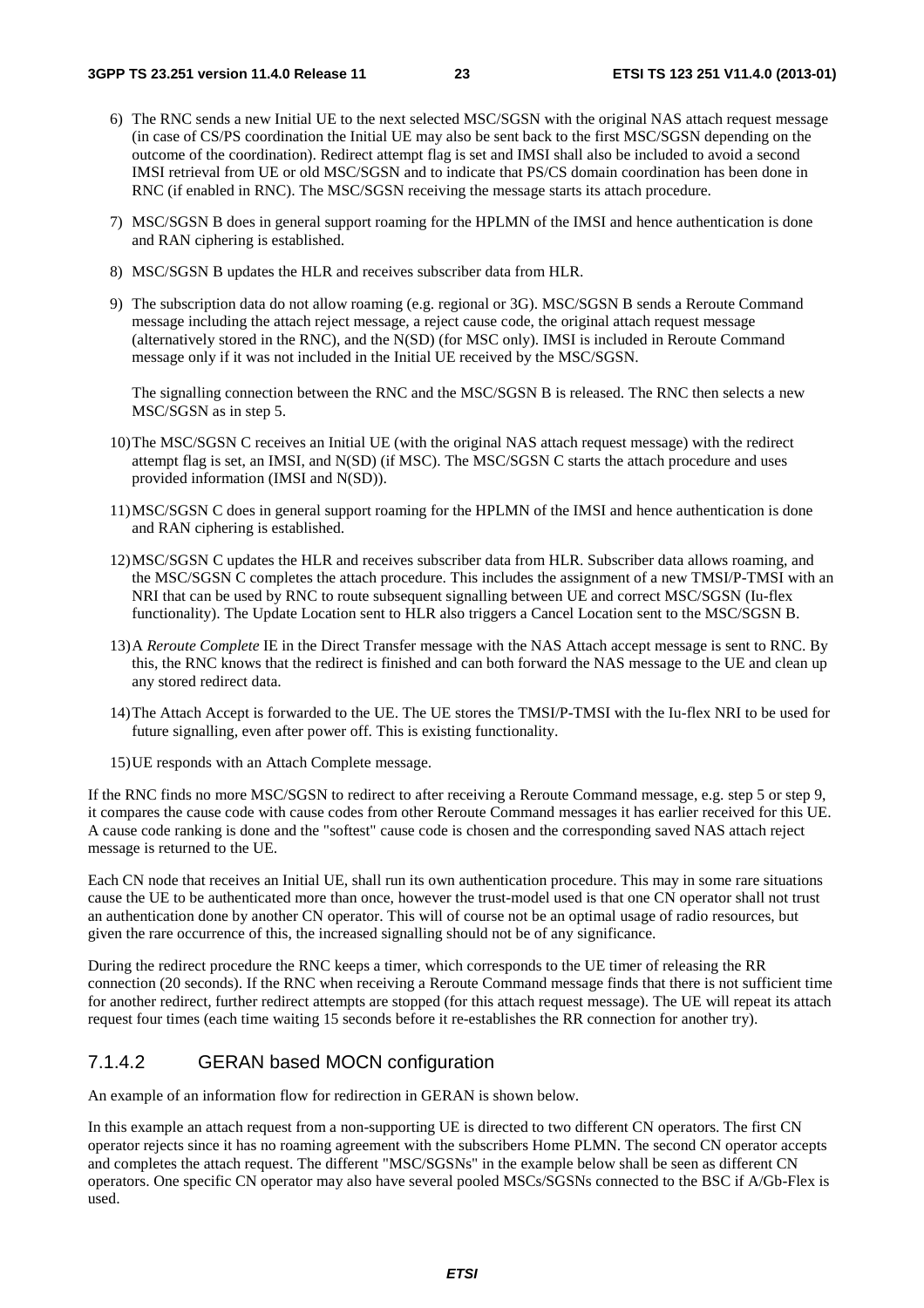Separate call flows are shown for CS domain and for PS domain.



#### **Figure 6: Information flow for redirection in GERAN (CS domain)**

- 1) The RRC connection is established.
- 2) BSC receives the Layer 3 message from an UE. The BSC is configured to work in a Shared RAN MOCN, and therefore it forwards the message in a Complete Layer 3 Information message with an additional redirect attempt flag set. The flag indicates that the MSC shall respond to the attach request with a Reroute Command message to inform the BSC that a redirection to another CN has to be performed.

 The selection of CN node is based on NRI (valid or invalid) or by random selection. The same mechanism as defined for A-Flex in TS 23.236 [8] is used.

- 3) The MSC receives the Complete Layer 3 Information message with the redirect attempt flag set. It then knows it may have to provide the BSC with a Reroute Command message.
- 4) The MSC needs the IMSI of the UE. It is retrieved either from old MSC or from the UE as in this example. By comparing the IMSI with the roaming agreements of the CN operator, the MSC A discovers that roaming is not allowed or that roaming is allowed but CS/PS coordination required. Attach procedure is aborted.
- 5) A Reroute Command message is sent back to the BSC with the attach reject message and the original attach request message received from the UE. The IMSI is also included in the message, plus a reject cause code to the BSC.

 The signalling connection between BSC and MSC A is released. The BSC selects a MSC B in the next step. The already tried MSC A is stored in the BSC during the redirect procedure so that the same node is not selected twice.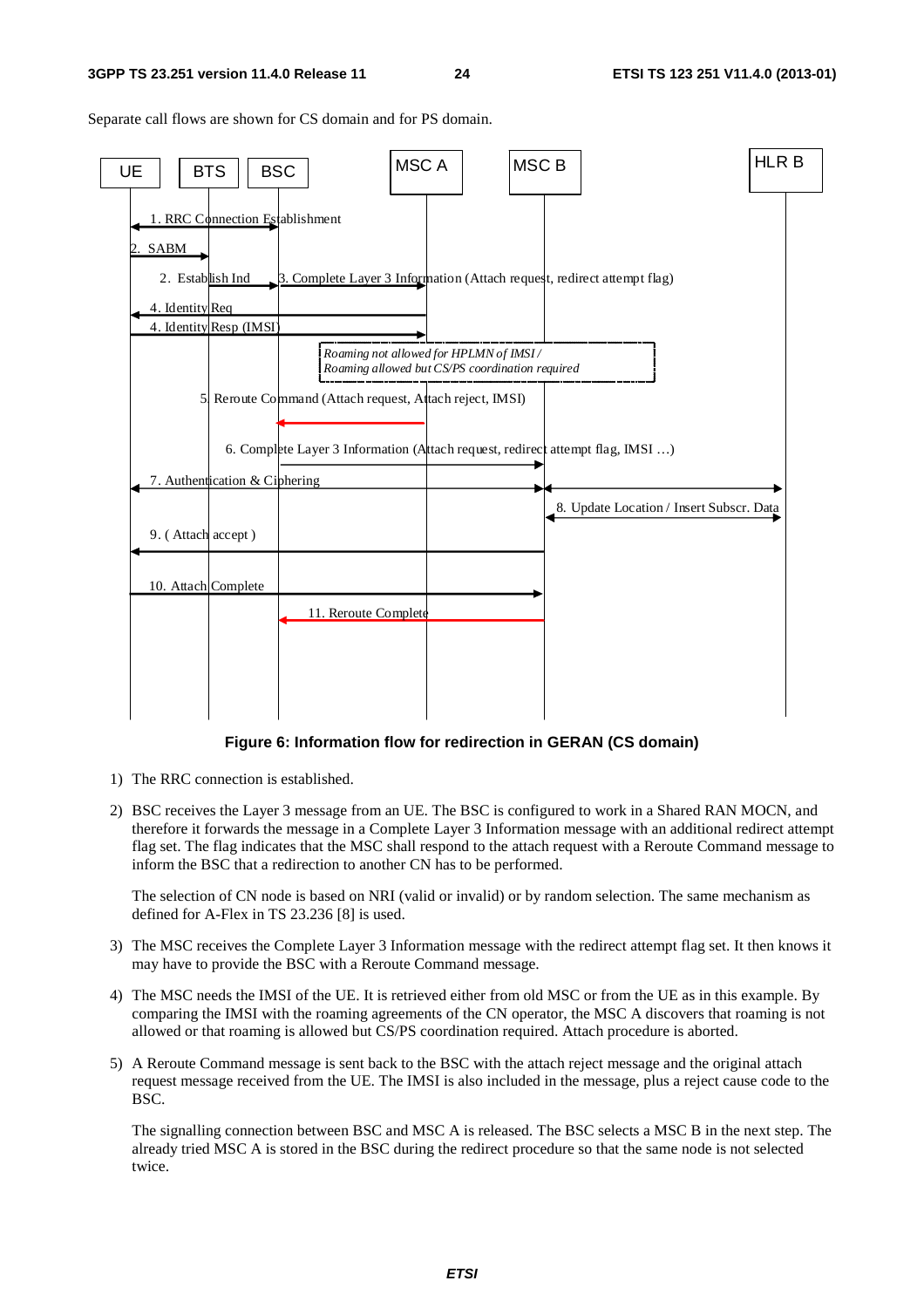- 6) The BSC sends a new Complete Layer 3 Information to the next selected MSC B with the original attach request message (in case of CS/PS coordination the Complete Layer 3 Information may also be sent back to the first MSC depending on the outcome of the coordination). Redirect attempt flag is set and IMSI shall also be included to avoid a second IMSI retrieval from UE or old MSC and to indicate that PS/CS domain coordination has been done in BSC (if enabled in BSC). The MSC B receiving the message starts its attach procedure.
- 7) MSC B does in general support roaming for the HPLMN of the IMSI and hence authentication is done and RAN ciphering is established.
- 8) MSC B updates the HLR and receives subscriber data from HLR. Subscriber data allows roaming, and the MSC B completes the attach procedure. This includes the assignment of a new TMSI with an NRI that can be used by BSC to route subsequent signalling between UE and correct MSC (A-Flex functionality).
- 9) The Attach Accept is forwarded to the UE. The UE stores the TMSI with the A-Flex NRI to be used for future signalling, even after power off. This is existing functionality.
- 10) UE responds with an Attach Complete message (TMSI (re-)allocation if not already made in Attach accept).
- 11) A Reroute Complete message is sent to BSC. The BSC knows that the redirect is completed and clean up any stored redirect data.

If the BSC finds no more MSC to redirect to after receiving a Reroute Command message, it compares the cause code with cause codes from other Reroute Command messages it has earlier received for this UE. A cause code ranking is done and the "softest" cause code is chosen and the corresponding saved attach reject message is returned to the UE.

Each CN node that receives a Complete Layer 3 Information shall run its own authentication procedure. This may in some rare situations cause the UE to be authenticated more than once, however the trust-model used is that one CN operator shall not trust an authentication done by another CN operator. This will of course not be an optimal usage of radio resources, but given the rare occurrence of this, the increased signalling should not be of any significance.

During the redirect procedure the BSC keeps a timer, which corresponds to the UE timer of releasing the RR connection (20 seconds). If the BSC when receiving a Reroute Command message finds that there is not sufficient time for another redirect, further redirect attempts are stopped (for this attach request message). The UE will repeat its attach request four times (each time waiting 15 seconds before it re-establishes the RR connection for another try).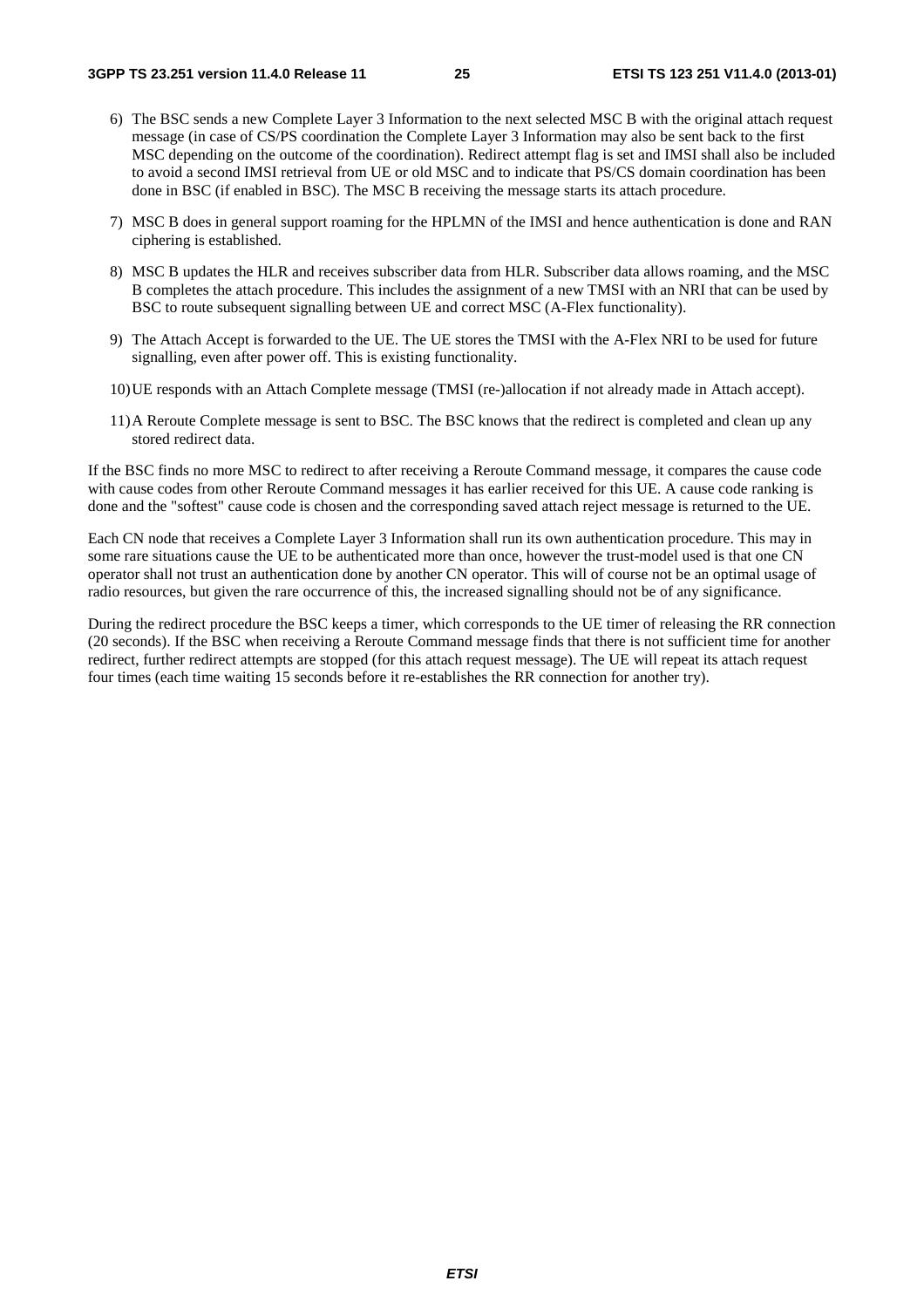

#### **Figure 7: Information flow for redirection in GERAN (PS domain)**

- 1) The TBF is established.
- 2, 2a) BSC receives the LLC frame with foreign [or random] TLLI =X.

 The BSC is configured to work in a Shared RAN MOCN, and therefore it forwards the message in a BSSGP UL-UNITDATA message with an additional redirect attempt flag set. The flag indicates that the SGSN shall respond to the attach request with a BSSGP DL-UNITDATA message providing when relevant a redirection indication flag set to inform the BSC that a redirection to another CN has to be performed.

 The selection of CN node is based on NRI (valid or invalid) or by random selection. The same mechanism as defined for Gb-Flex in TS 23.236 [8] is used.

- 3) The SGSN receives the BSSGP UL-UNITDATA message with the redirect attempt flag set. It then knows it may have to provide the BSC with a redirection indication flag set or a redirection completed flag set.
- 4) The SGSN needs the IMSI of the UE. It is retrieved either from old SGSN or from the UE as in this example. By comparing the IMSI with the roaming agreements of the CN operator, the SGSN A discovers that roaming is not allowed or that roaming is allowed but CS/PS coordination required. Attach procedure is aborted.
- 5a) A BSSGP DL-UNITDATA message is sent back to the BSC with a redirection indication flag set containing the reject cause, the attach reject message and the original attach request message received from the UE. The V(U) used for LLC-PDU setting (refer to TS 44.064 [19]) is included in the message. The IMSI is also included in the message.

 The BSC selects a SGSN B in the next step. The already tried SGSN A is stored in the BSC during the redirect procedure so that the same node is not selected twice.

5b) The BSC makes a short-lived binding between the TLLI =X and SGSN ID so that it points to SGSN B.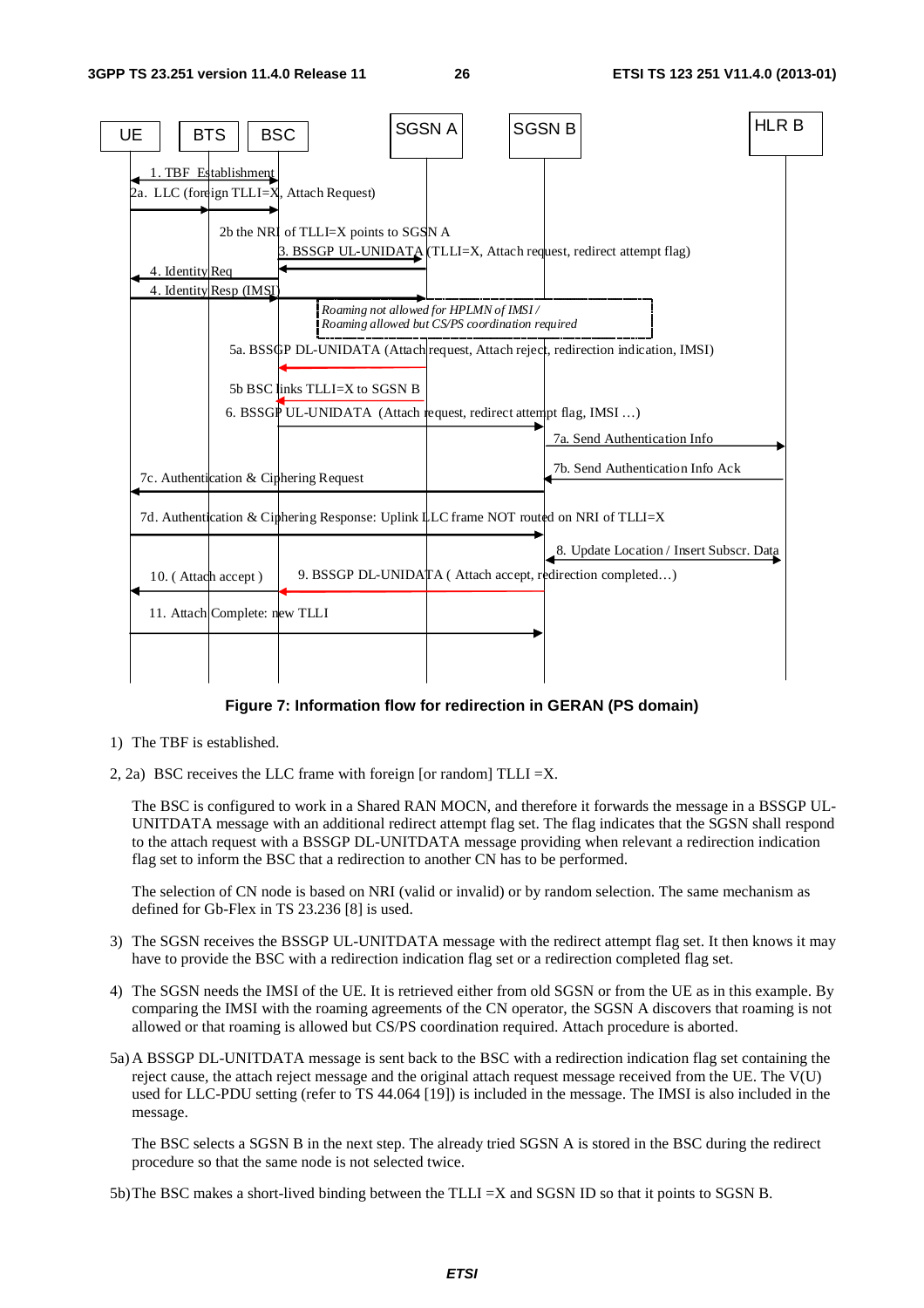- 6) The BSC sends a new BSSGP UL-UNITDATA to the next selected SGSN B with the original attach request message (in case of CS/PS coordination the BSSGP UL-UNITDATA may also be sent back to the first SGSN depending on the outcome of the coordination). Redirect attempt flag is set and IMSI shall be included to avoid a second IMSI retrieval from UE or old SGSN and to indicate that PS/CS domain coordination has been done in BSC (if enabled in BSC). The V(U) shall also be included in the message. The SGSN B receiving the message starts its attach procedure.
- 7) SGSN B does in general support roaming for the HPLMN of the IMSI and hence authentication is done and RAN ciphering is established. The value of V(U) in SGSN-B shall be set according to the received value from BSC.

Uplink LLC frames shall be routed to SGSN B despite the NRI of the TLLI=X pointing to SGSN A.

- 8) SGSN B updates the HLR and receives subscriber data from HLR. Subscriber data allows roaming, and the SGSN B completes the attach procedure. This includes the assignment of a new P-TMSI with an NRI that can be used by BSC to route subsequent signalling between UE and correct SGSN (Gb-Flex functionality).
- 9) A BSSGP DL-UNITDATA Attach accept message is sent to BSC with the redirection completed flag set . The BSC knows that the redirect is finished and can both forward the Attach Accept message to the UE and clean up any stored redirect data.
	- SGSN B is allowed to reset the XID parameter only after the attach request is accepted.
- 10) The Attach Accept is forwarded to the UE. The UE stores the P-TMSI with the Gb-Flex NRI to be used for future signalling, even after power off. This is existing functionality.
- 11) UE responds with an Attach Complete message (P-TMSI (re-)allocation if not already made in Attach Accept). The Attach Complete uses new TLLI. After this, the BSS releases the binding between TLLI=X and SGSN B.

If the BSC finds no more SGSN to redirect to after receiving a BSSGP DL-UNITDATA message with the redirection indication flag set, it compares the cause code with cause codes from other BSSGP DL-UNITDATA messages it has earlier received for this UE. A cause code ranking is done and the "softest" cause code is chosen and the corresponding saved attach reject message is returned to the UE.

Each CN node that receives a BSSGP UL-UNITDATA, shall run its own authentication procedure. This may in some rare situations cause the UE to be authenticated more than once, however the trust-model used is that one CN operator shall not trust an authentication done by another CN operator. This will of course not be an optimal usage of radio resources, but given the rare occurrence of this, the increased signalling should not be of any significance.

During the redirect procedure the BSC keeps a timer, which corresponds to the UE timer of releasing the RR connection (20 seconds). If the BSC when receiving a BSSGP DL-UNITDATA message with the redirection indication flag set finds that there is not sufficient time for another redirect, further redirect attempts are stopped (for this attach request message). The UE will repeat its attach request four times (each time waiting 15 seconds before it re-establishes the RR connection for another try).

### 7.1.5 Supporting UEs in a MOCN configuration

#### 7.1.5.1 UTRAN based MOCN configuration

Supporting UEs can make use of the additional information in the broadcast system information. The UTRAN signalling flow is shown in the figure below.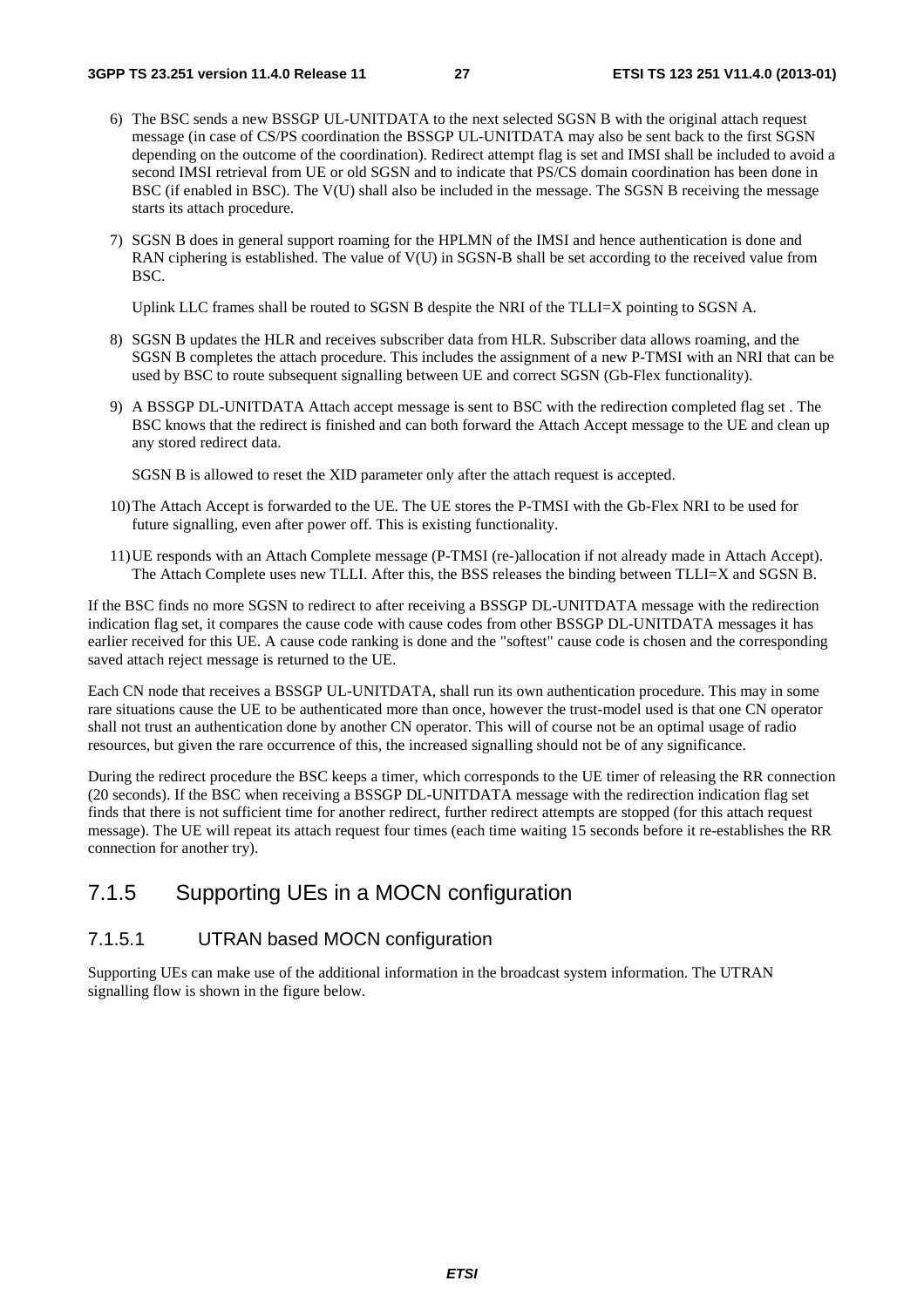

#### **Figure 8: Network selection by a supporting UE in a UTRAN MOCN**

- 1. The UE reads the broadcast system information in the shared RAN.
- 2. A supporting UE decodes the shared network information and supplies the available core network operator PLMN-ids as candidates to the PLMN selection procedure. Only PLMNs in the Multiple PLMN ID List are candidates for network selection.
- 3. The UE performs network selection among available PLMNs.
- 4. The UE sends an ATTACH REQUEST message to the network. It also indicates to the RNC the chosen core network operator. The RNC uses the routing information to determine which core network operator the message should be routed to and the ATTACH REQUEST message is sent to the core network operator chosen by the UE.
- 5. The core network determines whether the UE is allowed to attach to the network.
- 6. The shared core network node sends the appropriate ACCEPT/REJECT message back to the UE. In case of an ATTACH ACCEPT message, the core network assigns the UE an appropriate TMSI/P-TMSI so that this identity can be used for any further rerouting of messages by the RNC.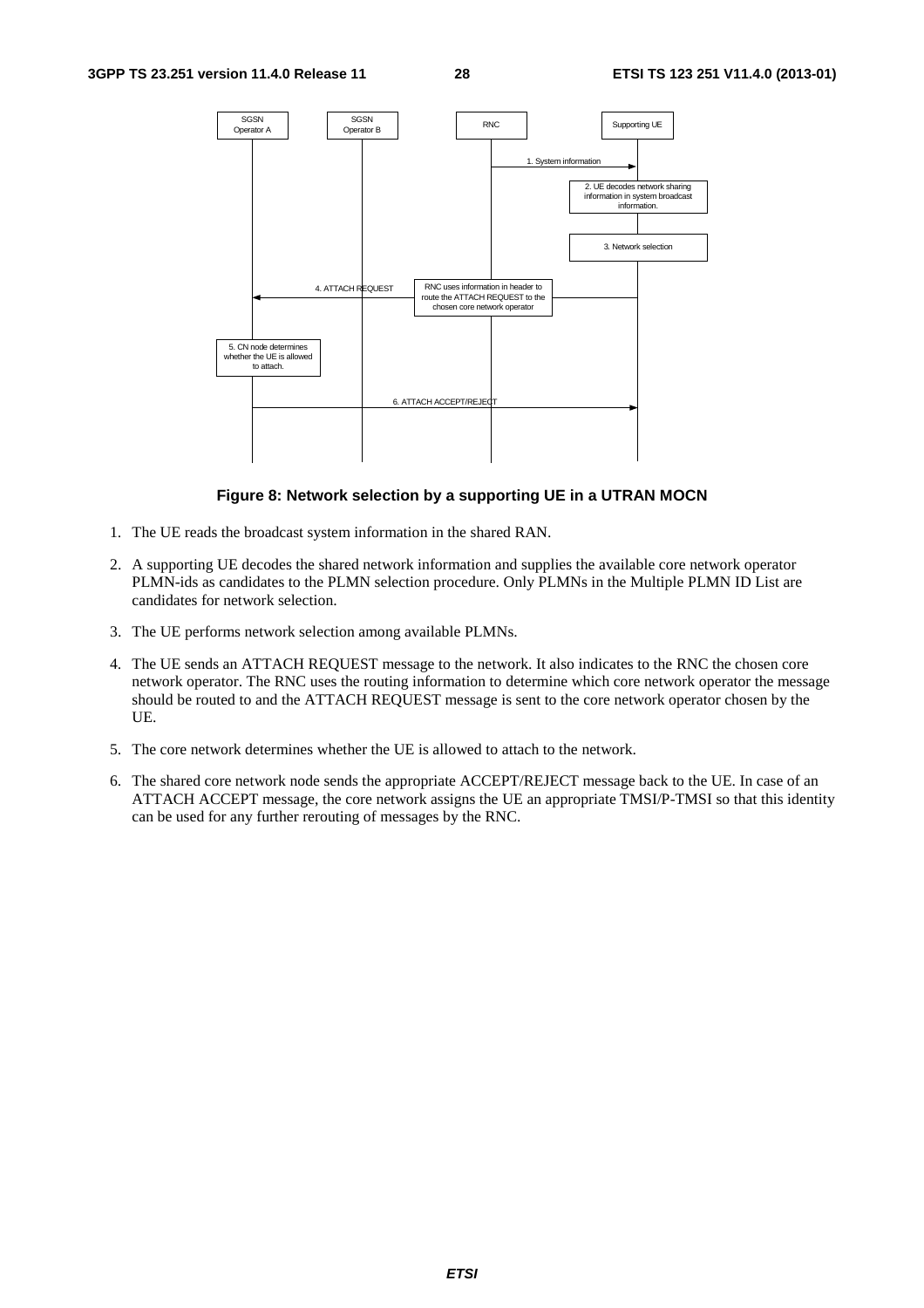#### 7.1.5.2 GERAN based MOCN configuration

Supporting UEs can make use of the additional information in the broadcast system information. The GERAN signalling flow is shown in the figure below.



#### **Figure 9: Network selection by a supporting UE in a GERAN MOCN**

- 1. The UE reads the broadcast system information in the shared RAN.
- 2. A supporting UE decodes the shared network information and supplies the available core network operator PLMN-ids as candidates to the PLMN selection procedure. Only PLMNs in the Multiple PLMN ID List are candidates for network selection.
- 3. The UE performs network selection among available PLMNs.
- 4. The UE sends an ATTACH REQUEST message to the network. It also indicates to the BSC the chosen core network operator (via Initial L3 message for CS domain, via AS signalling for the PS domain). The BSC uses the routing information to determine which core network operator the message should be routed to and the ATTACH REQUEST message is sent to the core network operator chosen by the UE together with the chosen PLMN-id.
- 5. The core network determines whether the UE is allowed to attach to the network.
- 6. The core network node sends the appropriate ACCEPT/REJECT message back to the UE. In case of an ATTACH ACCEPT message, the core network assigns the UE an appropriate TMSI/P-TMSI so that this identity can be used for any further rerouting of messages by the BSC.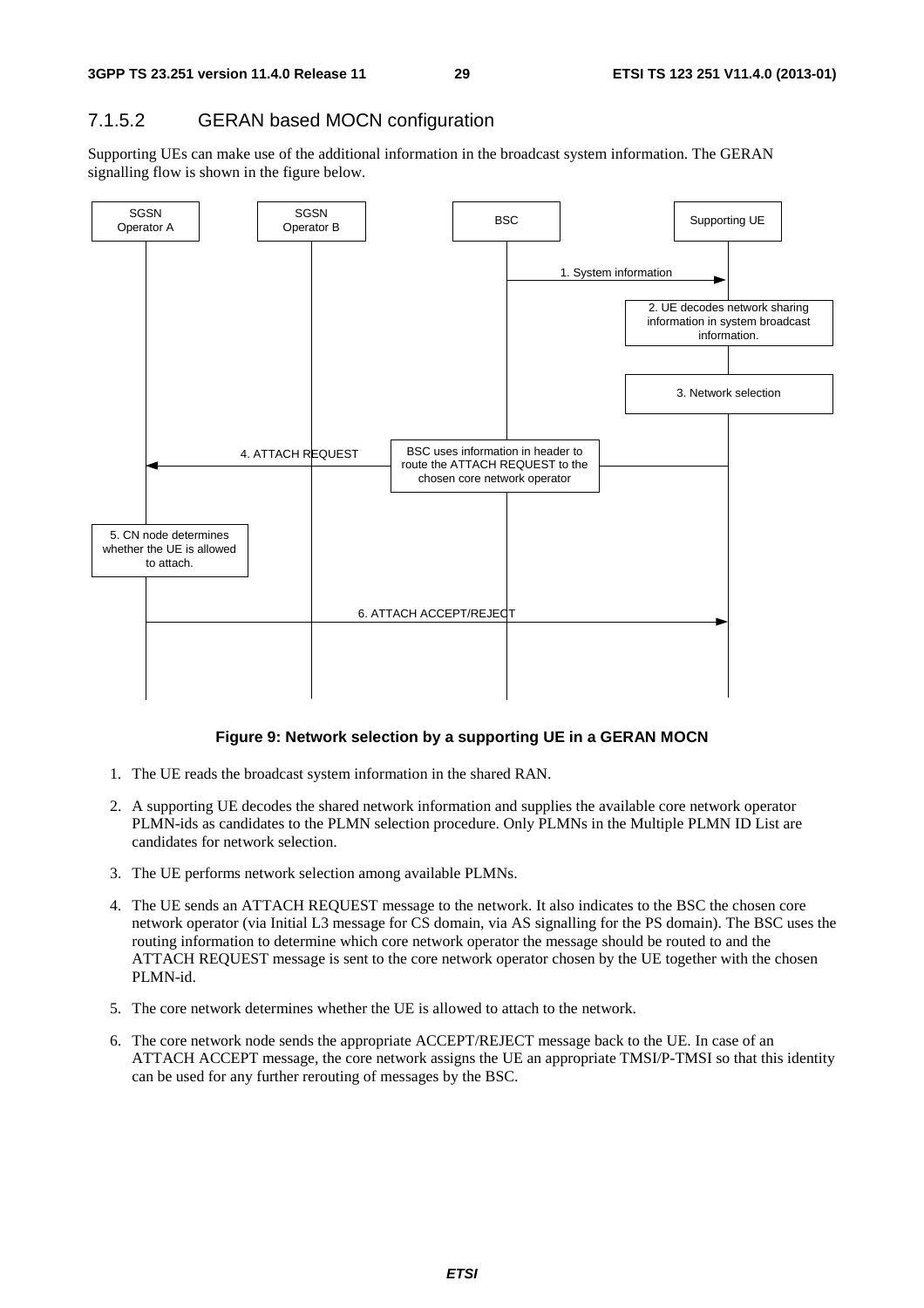# Annex A (informative): Network Resource Indicator (NRI) allocation examples

This annex contains examples for NRI co-ordination for non-supporting UEs in shared networks.

# A.1 NRI in shared UTRAN/GERAN networks

The Network Resource Identifier (NRI) is specified in Rel-5 for Intra Domain Connection of RAN Nodes to Multiple CN nodes (see TS 23.236 [8]). NRI is part of the temporary identity TMSI (CS domain) or P-TMSI (PS domain), which is assigned by the serving CN node to the MS. This clause describes NRI usage in MOCN.

Within the shared network NRIs has to be coordinated between the operators at least due to following reasons:

- to avoid redirection or CS/PS coordination when the non-supporting UE performs LA/RA update.
- to achieve that correct UE answers to paging (TMSI/P-TMSI shall be unique within shared network).
- to achieve that a non-supporting UE in visited PLMN will not change network due LA/RA update or Detach/Attach function.
- to achieve that non-supporting UE in visited PLMN becomes CS/PS coordinated when the UE moves within shared network.

NRI coordination is also required between the shared network and the dedicated networks of the sharing partners:

- to achieve that non-supporting UE in visited PLMN remain registered in the same operators network when the UE moves from dedicated network to a shared network.
- to achieve that non-supporting UE in visited PLMN remains CS/PS coordinated when the UE moves from dedicated network to a shared network.
- to avoid redirection or CS/PS coordination when the non-supporting UE in home PLMN performs LA/RA update from dedicated network to a shared network.

NRI and MMEC coordination is also required between shared UTRAN or GERAN and E-UTRANs of the sharing partners:

- to achieve that non-supporting UE in visited PLMN remain registered in the same operators network when the UE moves from dedicated network to a shared network.
- to achieve that non-supporting UE in visited PLMN becomes CS/PS coordinated when the UE moves from EUTRAN to a shared UTRAN or GERAN network.
- to avoid redirection or CS/PS coordination when the non-supporting UE in home PLMN performs LA/RA update from dedicated network to a shared network.

CS/PS coordination is achieved by allocating to the UE, an NRI for the CS domain and an NRI for the PS domain that indicate the same operator in the shared network.

At LA/RA update the RNC/BSC routes the NAS message to the operator that is defined by NRI, even if NRI is created in a PLMN different from Common PLMN.

Only when a CN node receives a registration from a subscriber with a non-supporting UE having a P-TMSI/TMSI not belonging to the shared and non-shared networks of the operator , it returns a Reroute Command message to the RNC/BSC (according to clause 7.1.4 "Non-supporting UEs in a MOCN configuration") with an indication that it is for coordination purposes.

In figure A.1 below operators A, B and C have both shared and dedicated networks, operator D has only dedicated network and operator E only shared network.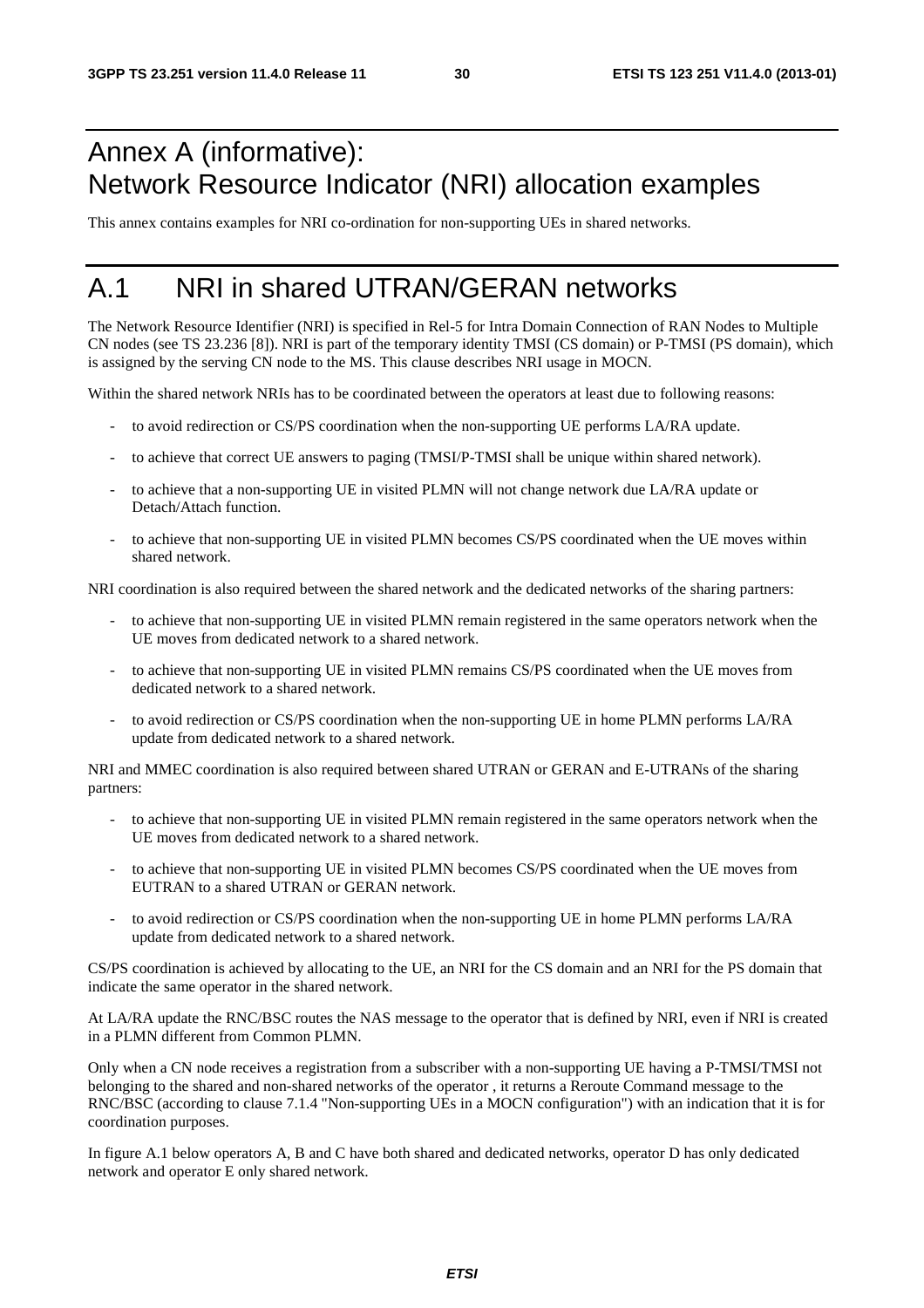

**Figure A.1: Shared and Dedicated network example** 

In the above, one or more of the operators in the shared network may deploy Iu-Flex or A/Gb-Flex between that shared radio access network and their core networks. Additionally, operators may deploy Iu-Flex or A/Gb-Flex within their dedicated core networks. For non-supporting UEs, NRI coordination is needed not only within the shared network, but also between the shared network and the dedicated networks.

# A.2 Alternatives for NRI split in UTRAN and GERAN

Sharing operators need to coordinate the used NRI, following alternatives are considered:

- 1) even split of NRI space, 1…3 most significant bits of NRI is used to identify the CN operator.
- 2) individual NRI values used to identify the CN operator.

#### **Alternative 1; even split of NRI space**

| JІ   |        | د ڪ | 28       | $\sim$<br><b>L</b> | 26 | $-$ | --       | $\sim$<br>∠∠ | $\sim$<br>ن سک | 20                   | 19   | 1 O<br>10        |  | 10 | . . | $\sim$<br>. | $\overline{1}$ | 10 |  | <sup>n</sup> |  |  |  |
|------|--------|-----|----------|--------------------|----|-----|----------|--------------|----------------|----------------------|------|------------------|--|----|-----|-------------|----------------|----|--|--------------|--|--|--|
| CCDC | ت⊤ /ت∪ |     | 'VLR-    |                    |    |     | CΝ       |              | Non            |                      |      | i shared NRI for |  |    |     |             |                |    |  |              |  |  |  |
|      |        |     | restart' |                    |    |     | operator |              |                | CN operator internal |      |                  |  |    |     |             |                |    |  |              |  |  |  |
|      |        |     |          |                    |    |     | ID       |              |                |                      | use. |                  |  |    |     |             |                |    |  |              |  |  |  |

A calculation for the possible number of subscribers in this scenario is:

- With max 4 sharing CN operators, two most significant bits of NRI is required to identify the CN operator.
- 3 bits are used for the restart counter.
- 5 bits of NRI allows 32 independent NRI values for each CN operator.
- This leaves 20 bits for every MSC that is 1 M non-purged TMSI.

The following aspects need to be considered for this solution:

- If more bits are needed for the restart counter or CN operator ID, each additional bit reduces the available TMSI space half.
- The basic configuration allows 32 M TMSI values for each CN operator, a lot of TMSI values are wasted if some sharing partners have substantially less subscribers than others.
- It may not be feasible in large networks that use Iu-Flex or A/Gb-Flex for load balancing (see Annex A, network configuration examples in TS 23.236 [8]).
- The number of NRI bits used for CN operator ID may need to be fixed in the initial planning. Otherwise configuration of all existing nodes must be changed when new partners join the shared network.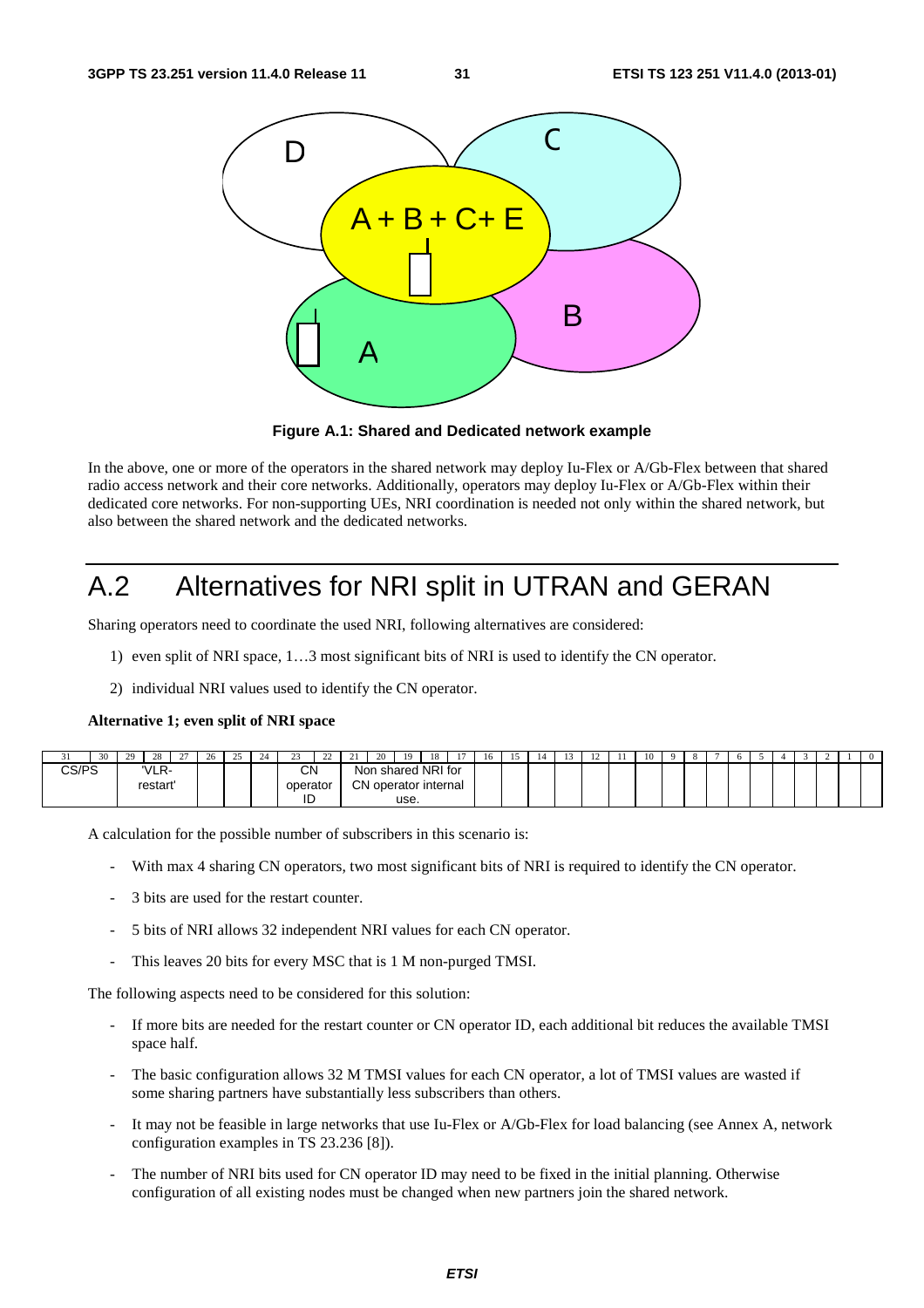#### **Alternative 2; individual NRI values used to identify the CN operator**

This could be considered in the case where a network is shared between one big and many small CN operators.

| $\sim$<br>30.       | $\alpha$ | $\sim$ $\sim$ | $\sim$   | Zh | $\sim$ $\sim$ | . . | -- | $\sim$<br>ے ت                     |  | 20 |  |  | -16 | 14 | . . |  |  |  | n |  |  |  |
|---------------------|----------|---------------|----------|----|---------------|-----|----|-----------------------------------|--|----|--|--|-----|----|-----|--|--|--|---|--|--|--|
| $C$ s $D$ s<br>ں رن |          | 15.77         | K-restan |    |               |     |    | Shared<br>. <i>.</i><br>NRI space |  |    |  |  |     |    |     |  |  |  |   |  |  |  |

- The biggest CN operator who needs more pool areas and TMSI space takes NRI values 32...63, [1xxxxx], this means 32M TMSI values when 4 bit is used for restart counter.
- Rest of shared NRI space is allocated to other CN operators in blocks of 4M TMSI values like NRI = 28 31  $[0111xx]$ , 24 - 27  $[0110xx]$  ....  $0-3$   $[000xx]$ . Initially gaps can be left between allocated NRI range that can be used for expansion.

Following aspects need to be considered for this solution:

- If more bits are needed for the restart counter or NRI, each additional bit reduces the available TMSI space half.
- The initial planning of NRI length should take into account the pool area configurations of all sharing operators.

#### **TMSI per LA:**

Taking the example configurations mentioned above but changing the TMSI allocation per LA would result in an increase of the addressing space, then the same TMSI value can be used multiple times in the same VLR. More considerations with this TMSI per LA approach can be found in TS 23.236 [8].

# A.3 NRI and CS/PS coordination in GWCN

For GWCN, the SGSN and MSC determines a serving CN operator at attach for a non-supporting UE based on local SGSN/MSC policy. The local policy configuration is same in SGSN and MSC, such that determined CN operator outcome (deterministic outcome) is the same in CS and PS domain.

When source network determines target CN operator in handover and CS fallback, the NRI and MMEC coordination is required as for MOCN (see clause A.1) within the shared network and between the shared network and the dedicated networks of the sharing partners:

- to achieve that a non-supporting UE in visited PLMN will not change network due LA/RA update;
- to achieve that non-supporting UE in visited PLMN becomes CS/PS coordinated.

At location update and routing area update the CN nodes determines serving CN operator based on NRI.

CS/PS coordination is achieved by allocating to the UE, an NRI for the CS domain and an NRI for the PS domain that indicate the same operator in the shared network.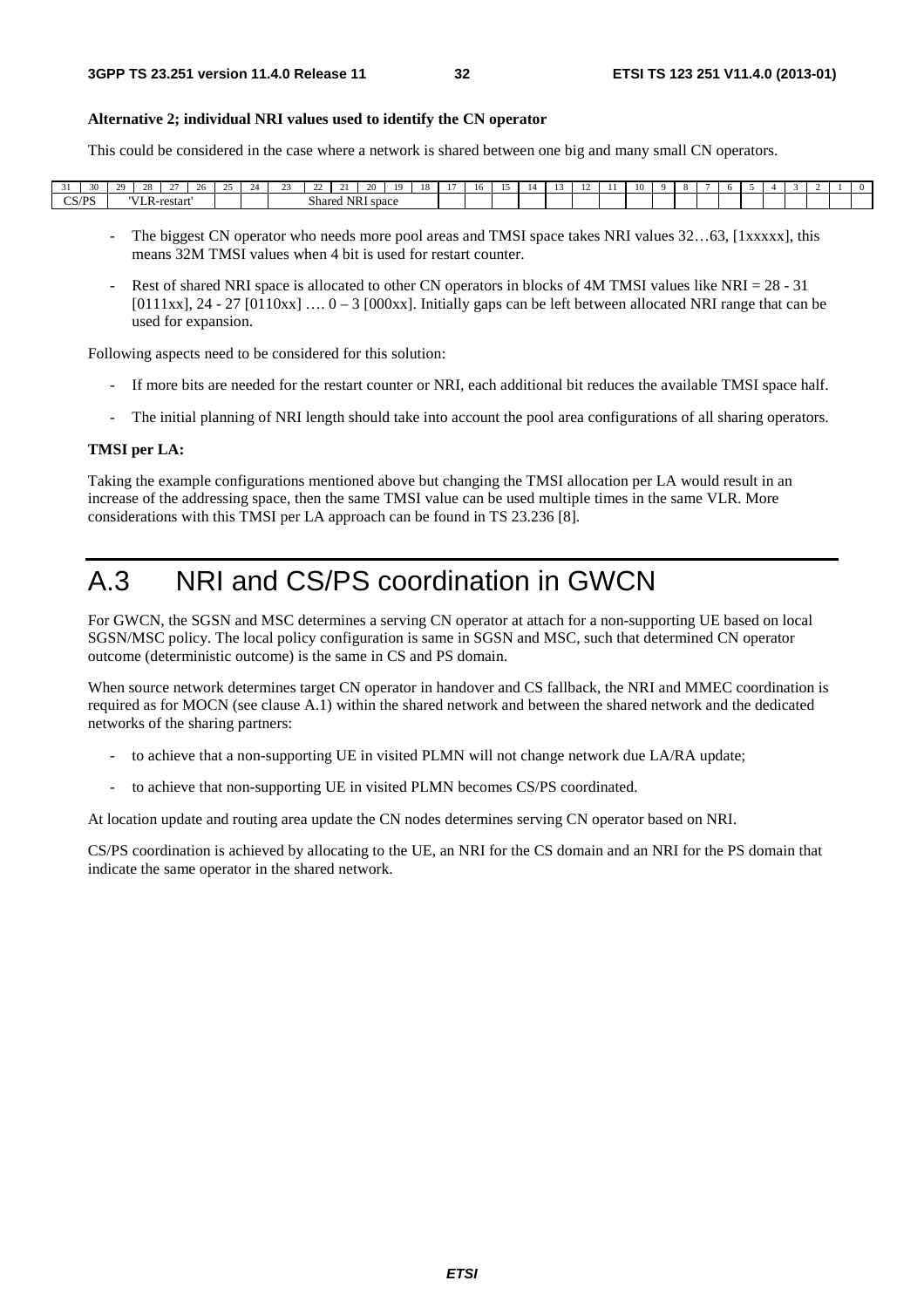# Annex B (normative): Interaction with other network capabilities

# B.1 General

The provision of services and service capabilities in a network should not be restricted by the existence of network sharing. Therefore, all new features (or enhancements to existing features) should be specified to work in network sharing environments. If it is not possible to specify complete support for Network Sharing (i.e. PLMNs in a Shared Network has the same features/capabilities and the same operational situation as a stand alone PLMN) then such deviations are documented in this Annex.

# B.2 Support for RAN sharing for CSG and hybrid cells

A cell with closed/hybrid access can only broadcast one CSG ID but may broadcast several PLMN IDs. If a cell with closed/hybrid access broadcasts several PLMNs (see clauses 5.2 and 5.2a) for a UE supporting shared network or a nonsupporting UE that performs the PLMN selection (see clause 4.2.3.2), it is the operator responsibility to coordinate the CSG IDs between the operators' PLMNs. For further details on Closed Subscriber Group (CSG) and closed/hybrid access, see TS 36.300 [10] and TS 25.467 [17].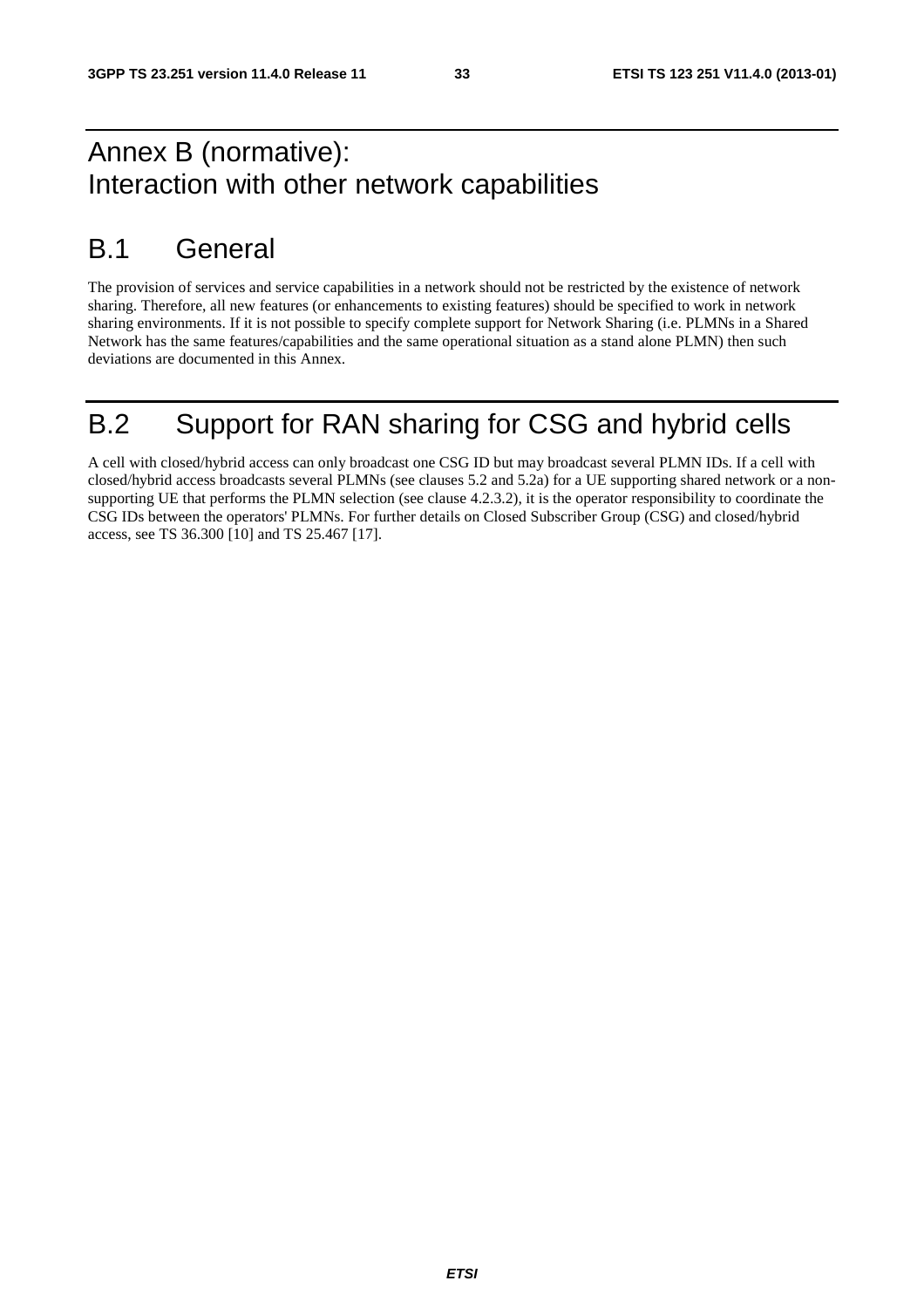# Annex C (informative): Change History

|             | <b>Change history</b> |                 |           |                |                       |                                                                                                  |        |                   |  |  |  |  |
|-------------|-----------------------|-----------------|-----------|----------------|-----------------------|--------------------------------------------------------------------------------------------------|--------|-------------------|--|--|--|--|
| <b>Date</b> | TSG#                  | <b>TSG Doc.</b> | <b>CR</b> | Rev            | Cat                   | Subject/Comment                                                                                  | Old    | <b>New</b>        |  |  |  |  |
| 2010-12     | SP-50                 | SP-100693       | 0023      | $\overline{2}$ | B                     | Introduction of MOCN GERAN                                                                       | 9.1.0  | 10.0.0            |  |  |  |  |
| 2011-01     |                       |                 |           |                |                       | Update of LTE logo to LTE-Advanced logo                                                          | 10.0.0 | 10.0.1            |  |  |  |  |
| 2011-03     | SP-51                 | SP-110076       | 0027      | $\mathbf{1}$   | F                     | NITZ in connection with network sharing                                                          |        | $10.0.1$ 10.1.0   |  |  |  |  |
| 2011-03     | SP-51                 | SP-110076       | 0028      | $\overline{2}$ | F                     | LLC sequence number handling in the redirection procedure                                        | 10.0.1 | 10.1.0            |  |  |  |  |
| 2011-03     | SP-51                 | SP-110061       | 0029      |                | A                     | RAN sharing for the H(e)NB (CSG cell in the closed access<br>mode and in the hybrid access mode) |        | $10.0.1$ 10.1.0   |  |  |  |  |
| 2011-03     | $SP-51$               | SP-110076       | 0030      | $\overline{4}$ | F                     | Cell Broadcast and Warning System Services for network<br>sharing configuration                  | 10.0.1 | 10.1.0            |  |  |  |  |
| 2011-06     | SP-52                 | SP-110432       | 0033      | $\overline{4}$ | F                     | Network sharing and provision of service capabilities                                            |        | 10.1.0 10.2.0     |  |  |  |  |
| 2011-09     | SP-53                 | SP-110457       | 0034      | 5              | $\overline{B}$        | Introduction of FULL-MOCN-GERAN feature                                                          |        | 10.2.0 11.0.0     |  |  |  |  |
| 2012-03     | SP-55                 | SP-120088       | 0037      | $\overline{2}$ | B                     | SRVCC and Network Sharing from E-UTRAN                                                           |        | 11.0.0 111.1.0    |  |  |  |  |
| 2012-03     | SP-55                 | SP-120088       | 0039      |                | D                     | Editorial corrections on redirection message for Non-<br>supporting UEs in a MOCN configuration  |        | 11.0.0 111.1.0    |  |  |  |  |
| 2012-03     | SP-55                 | SP-120079       | 0040      | 1              | B                     | Introduction of FULL-MOCN-GERAN feature                                                          |        | 11.0.0 11.1.0     |  |  |  |  |
| 2012-03     | SP-55                 | SP-120079       | 0043      |                | $\overline{\text{c}}$ | FULL-MOCN-GERAN support                                                                          |        | 11.0.0 111.1.0    |  |  |  |  |
| 2012-03     | SP-55                 | SP-120088       | 0045      | $\overline{2}$ | B                     | EAB for network sharing                                                                          |        | $11.0.0$ $11.1.0$ |  |  |  |  |
| 2012-06     | SP-56                 | SP-120251       | 0046      | $\overline{2}$ | F                     | Support for RAN sharing for CSG and hybrid cells                                                 |        | 11.1.0 11.2.0     |  |  |  |  |
| 2012-06     | SP-56                 | SP-120237       | 0051      | $\overline{2}$ | Α                     | <b>SRVCC and Network Sharing</b>                                                                 |        | 11.1.0 11.2.0     |  |  |  |  |
| 2012-06     | SP-56                 | SP-120251       | 0053      | $\overline{2}$ | F                     | EAB overload control from CN to RAN for UTRAN/GERAN in<br>shared networks                        | 11.1.0 | 11.2.0            |  |  |  |  |
| 2012-06     | SP-56                 | SP-120248       | 0054      | 1              | B                     | rSRVCC in network sharing with LTE to CS and back to LTE                                         |        | 11.1.0 11.2.0     |  |  |  |  |
| 2012-06     | <b>SP-56</b>          | SP-120251       | 0060      | 1              | F                     | <b>Network Sharing Corrections for SRVCC</b>                                                     |        | 11.1.0 11.2.0     |  |  |  |  |
| 2012-06     | SP-56                 | SP-120246       | 0061      | $\overline{2}$ | F                     | <b>Corrections for MOCN GERAN</b>                                                                |        | 11.1.0 11.2.0     |  |  |  |  |
| 2012-06     | SP-56                 | SP-120251       | 0062      | $\overline{2}$ | B                     | <b>GWCN for GERAN</b>                                                                            |        | 11.1.0 11.2.0     |  |  |  |  |
| 2012-06     | SP-56                 | SP-120252       | 0063      | 3              | B                     | SIRIG support in shared networks                                                                 |        | 11.1.0 11.2.0     |  |  |  |  |
| 2012-06     | SP-56                 | SP-120246       | 0064      |                | B                     | Selection of PLMN for the CS Domain in CSFB towards a<br>shared GERAN                            | 11.1.0 | 11.2.0            |  |  |  |  |
| 2012-06     | SP-56                 | SP-120239       | 0068      | $\overline{4}$ | F                     | EAB in shared networks                                                                           |        | 11.1.0 11.2.0     |  |  |  |  |
| 2012-09     | SP-57                 | SP-120486       | 0057      | 6              | F                     | Network Sharing Corrections following review of GWCN<br><b>UTRAN</b>                             |        | 11.2.0 11.3.0     |  |  |  |  |
| 2012-09     | <b>SP-57</b>          | SP-120483       | 0074      |                | F                     | Impact of SIRIG on the BSS in a shared network                                                   |        | 11.2.0 11.3.0     |  |  |  |  |
| 2012-12     | <b>SP-58</b>          | SP-120726       | 0059      | 5              | F                     | <b>GWCN UTRAN and charging</b>                                                                   |        | 11.3.0 11.4.0     |  |  |  |  |
| 2012-12     | SP-58                 | SP-120902       | 0067      | 8              | F                     | Network sharing impact on the CSFB                                                               | 11.3.0 | 11.4.0            |  |  |  |  |
| 2012-12     | SP-58                 | SP-120722       | 0077      | 5              | F                     | Using NRI for CS/PS coordination                                                                 | 11.3.0 | 11.4.0            |  |  |  |  |
| $2012 - 12$ | SP-58                 | SP-120724       | 0078      |                | F                     | Incorrect definition of Anchor PLMN                                                              | 11.3.0 | 11.4.0            |  |  |  |  |
| 2012-12     | SP-58                 | SP-120722       | 0080      | 3              | C                     | Indicating selected PLMN to target BSC during handover                                           |        | 11.3.0 11.4.0     |  |  |  |  |
| 2012-12     | <b>SP-58</b>          | SP-120710       | 0085      |                | A                     | HPLMN needs to be unaware of network sharing in VPLMN                                            |        | 11.3.0 11.4.0     |  |  |  |  |